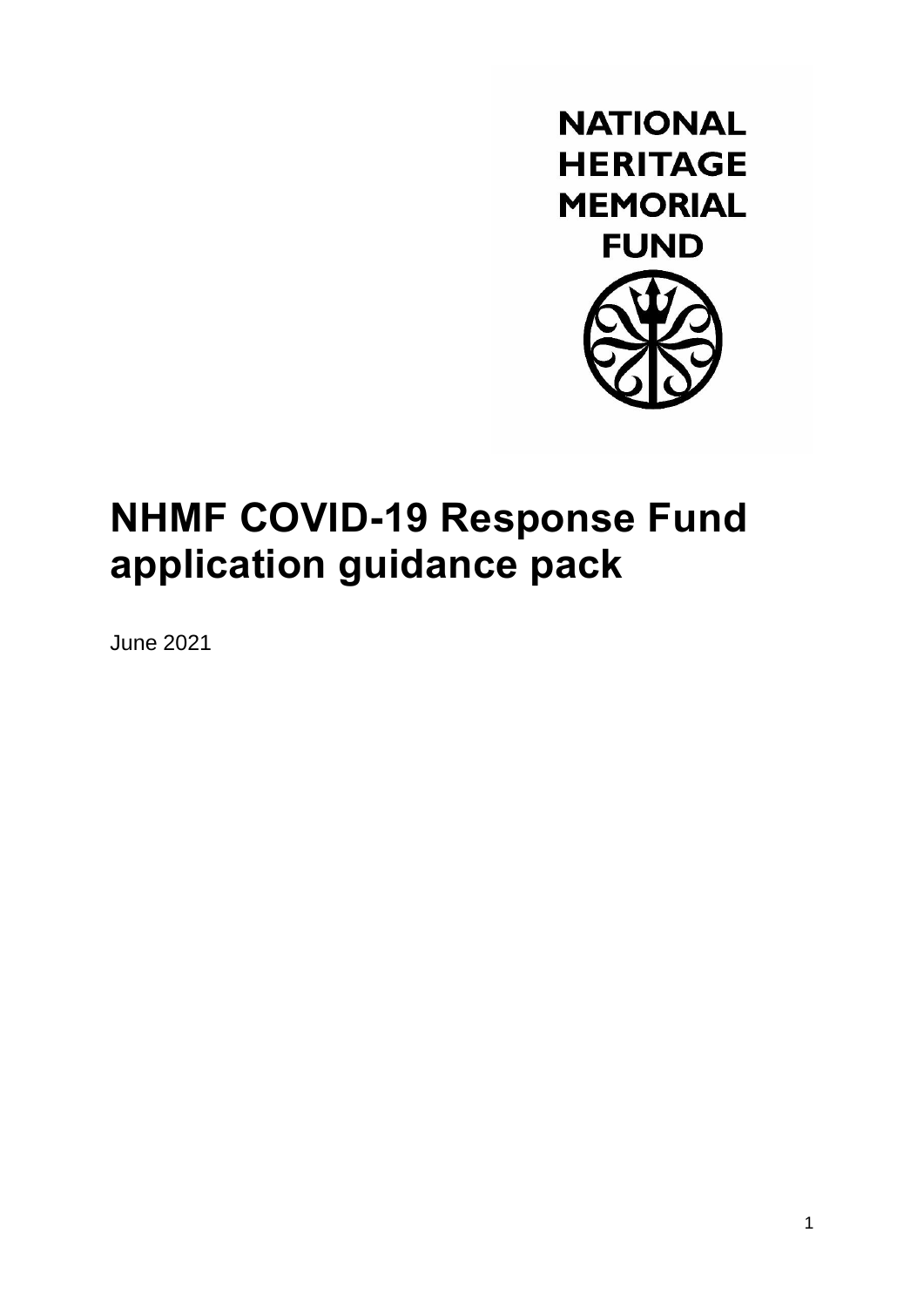# **Table of contents**

| Part 4: Expression of Interest form help notes13 |  |
|--------------------------------------------------|--|
|                                                  |  |
|                                                  |  |
|                                                  |  |
|                                                  |  |
|                                                  |  |
|                                                  |  |
|                                                  |  |
|                                                  |  |
|                                                  |  |
|                                                  |  |
|                                                  |  |
|                                                  |  |
|                                                  |  |
|                                                  |  |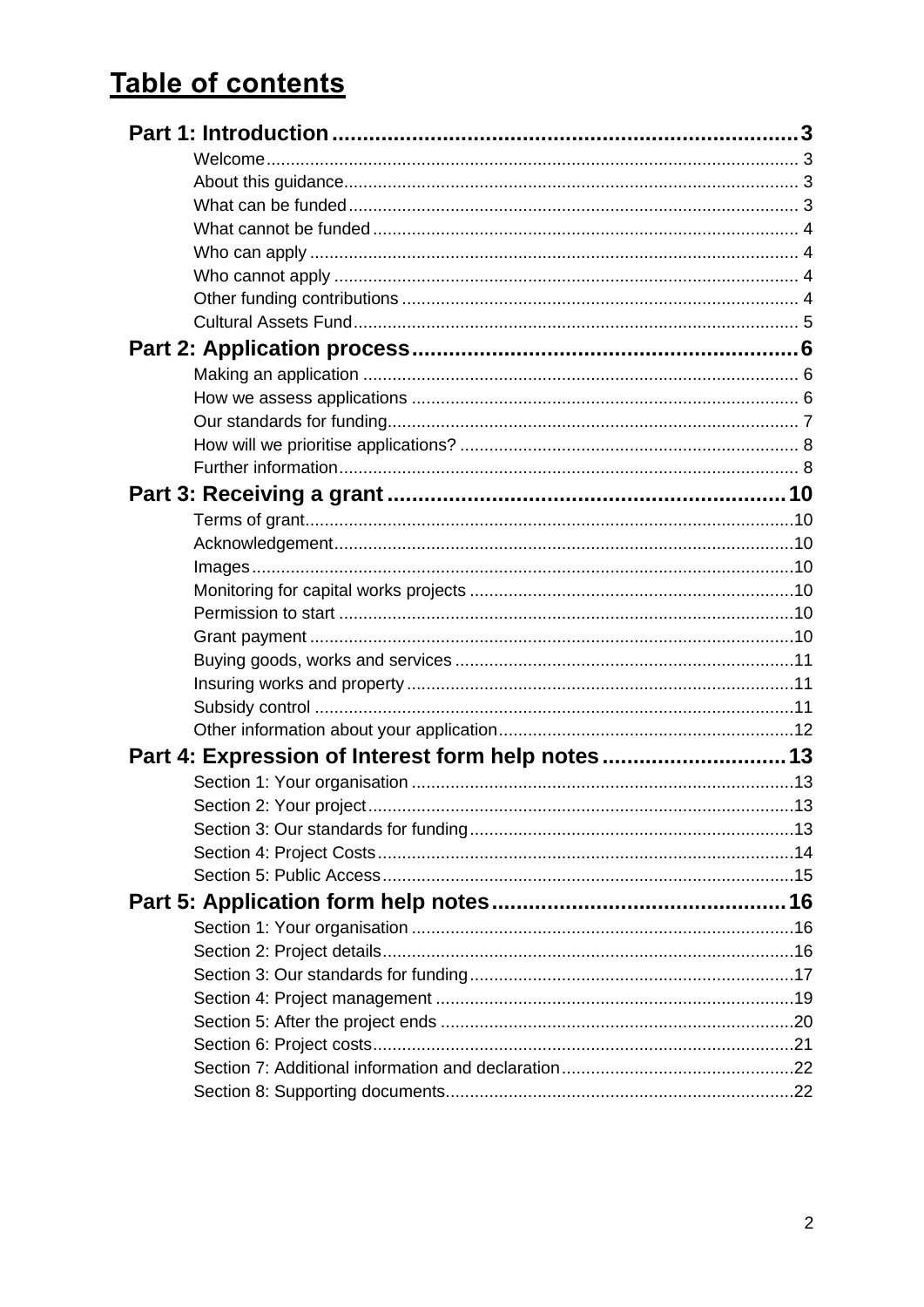# <span id="page-2-0"></span>**Part 1: Introduction**

## <span id="page-2-1"></span>**Welcome**

The National Heritage Memorial Fund (NHMF) is the Fund of last resort for outstanding nationally important heritage that is at risk. Through our grant making NHMF aims to save items that are of outstanding importance to the national heritage and at risk, and by doing so create a unique memorial to all UK citizens killed in conflict.

In response to the pandemic we have allocated a fund of £40m to support nationally important heritage which is at risk due to the impact of coronavirus (COVID-19). This UKwide fund includes a specific allocation of £20m from the Department for Digital, Culture, Media and Sport (DCMS) as the Cultural Assets Fund for England. NHMF's own £20m allocation sits with this in a combined fund available across the UK.

This guidance you are about to read takes you through the steps and questions you must complete to apply for the fund.

This funding is open across 2021/22 and 2022/23. Expressions of Interest are the mandatory first step in making an application. There are no deadlines to apply.

# <span id="page-2-2"></span>**About this guidance**

This guidance will help you to decide whether your organisation, or your heritage asset, is eligible to access this funding. It will also provide you with the information you'll need to plan an application.

Read **Part one: Introduction** and **[Part two: Application process](#page-5-0)** to find out about what we fund and how to apply.

**[Part three: Receiving a grant](#page-9-0)** tells you about how we will work with you if you receive a grant.

**Part four: Application form help notes** provides information to help you answer each of the questions on the application form.

We have defined some of the terms we use in a **[glossary](#page-22-0)** at the end.

# <span id="page-2-3"></span>**What can be funded**

We can support any heritage asset which is of outstanding importance to the national heritage **and** at risk due to the impact of COVID-19, through a project grant.

Examples include:

- works of fine and decorative art
- museum collections
- archives
- manuscripts
- items of industrial, transport and maritime heritage
- historic buildings and land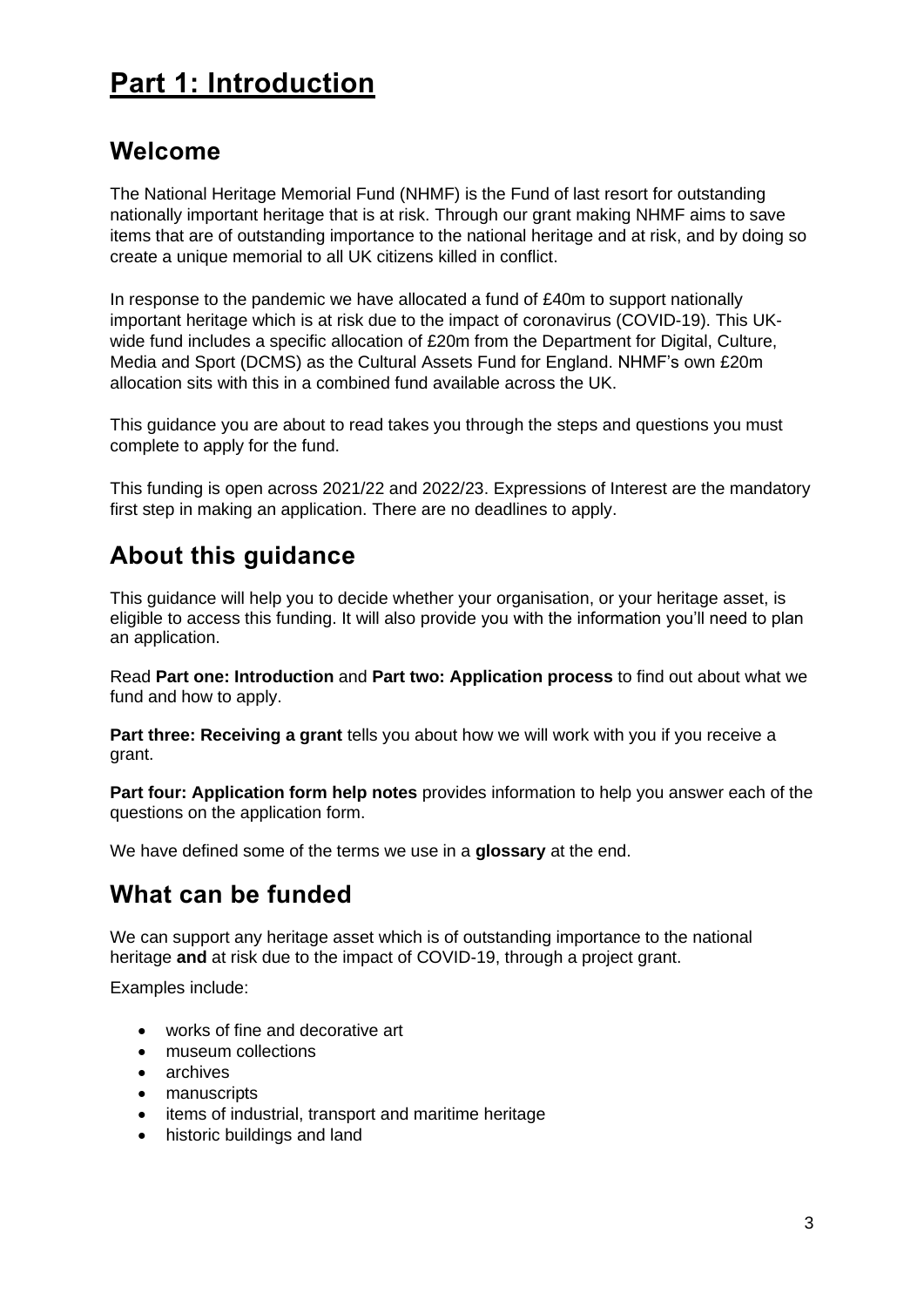NHMF can fund a range of costs in order to safeguard the heritage asset which is at risk. These include:

- acquisition/purchase costs, including associated professional fees
- transport costs, including conservation standard handling and packing for collections or heavy lift/transport costs for large items/historic vehicles
- interim storage costs and investment in new permanent storage capacity
- urgent conservation work necessary due to COVID-19 impact and investment to resolve maintenance backlog/deficit, collection care costs
- condition surveys, cataloguing, management and conservation planning
- professional fees, including legal and other fees to support asset transfer
- ownership transition costs; fixed term support to enable sustainable rehoming of heritage asset
- organisational development costs to support asset transfer; skills development/capacity building, business review and business planning support

# <span id="page-3-0"></span>**What cannot be funded**

We cannot fund:

- organisational costs that are eligible to be covered by other Government support, for example, furloughing (inclusive of the remaining percentage of salary costs for staff not covered by the Government's Job Retention Scheme), or any additional salary costs above the furloughing cap
- redundancy costs of staff
- costs that are avoidable in the short term
- anything that contravenes the Governments' advice on COVID-19
- recoverable VAT

Nor can we fund items that have already been purchased, or that have been secured with a down payment or deposit. So if an item has already been paid for, you cannot apply for funding to reimburse the individual or organisation that bought it.

# <span id="page-3-1"></span>**Who can apply**

- charities
- not-for-profit organisations, for example voluntary groups, trusts, social enterprises and community interest companies
- public sector organisations

# <span id="page-3-2"></span>**Who cannot apply**

- private individuals
- commercial and for profit businesses

# <span id="page-3-3"></span>**Other funding contributions**

NHMF can fund heritage projects of all sizes and there is no limit to the percentage of funding that can be applied for. We appreciate that in these challenging times it may not be possible to secure other funding contributions. However, NHMF operates as a fund of last resort, so we ask you to show that you have explored, or are exploring, all other possible sources of funding, including your own resources.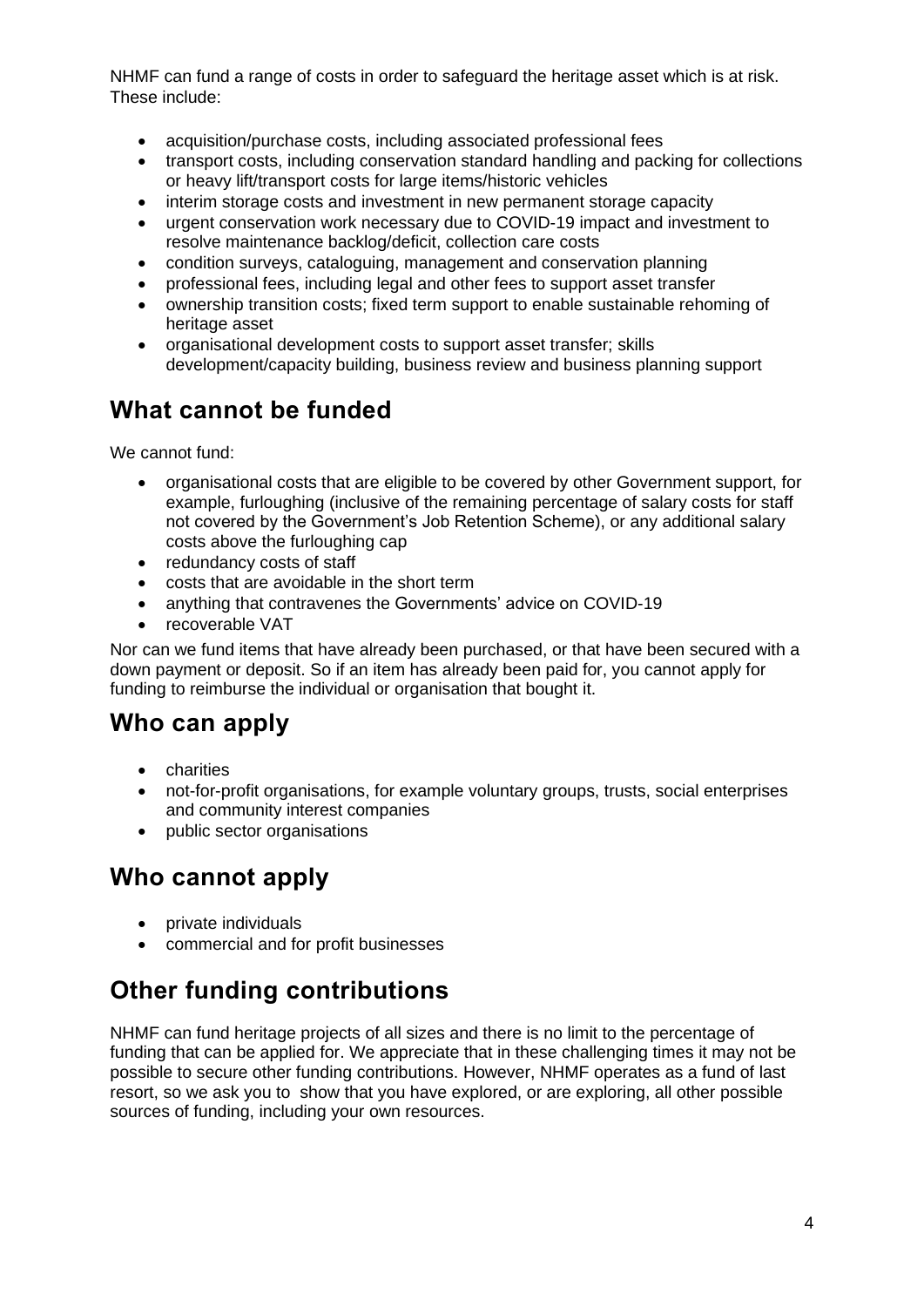# <span id="page-4-0"></span>**Cultural Assets Fund**

Funding for heritage assets within England will be provided from the Cultural Assets Fund. This £20m allocation of funding has been made by DCMS for NHMF to distribute alongside our own commitment of £20m. Distributing NHMF's own commitment as a single fund with the Cultural Assets Fund will ensure a UK wide balance of funding.

The Cultural Assets Fund comes from the Cultural Recovery Fund and has been allocated to NHMF to safeguard nationally important heritage assets within England which are at risk due to the impacts of COVID-19.

The Cultural Assets Fund will be distributed by NHMF in 2021/22 and 2022/23, we will work in close partnership with Historic England, Arts Council England and The National Archives, to ensure that nationally important heritage is safeguarded in the most appropriate way. These partners will join our NHMF Panel for discussion of Cultural Assets Fund cases and assist in the prioritisation of applications.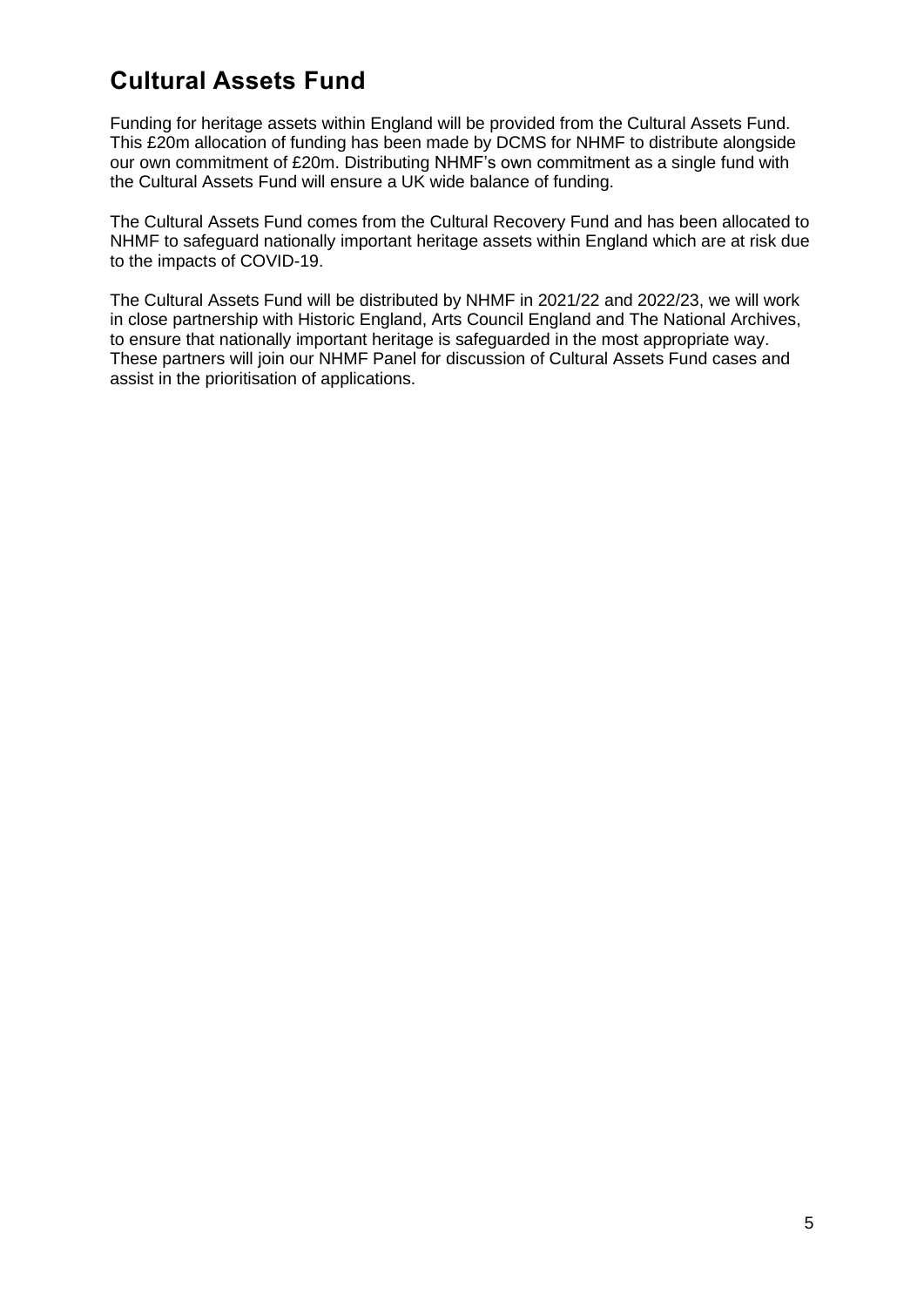# <span id="page-5-0"></span>**Part 2: Application process**

# <span id="page-5-1"></span>**Making an application**

We recognise that organisations seeking support may be facing complex challenges, so we encourage you to contact us for advice before you submit an Expression of Interest form. Please contact us at [NHMF\\_Enquiries@heritagefund.org.uk.](mailto:NHMF_Enquiries@heritagefund.org.uk)

If you wish to apply to NHMF you **must** first submit an Expression of Interest. This is an essential first step in the application process.

Submit your Expression of Interest via the [online portal.](https://heritagefund.force.com/getheritagememorialfunding/s/login/?language=en_US)

If you are applying for an organisation based in **England** you will need to add *CAF:* to the start of your project title. An example of this would be: CAF Saving the Brooks Collection.

If you are applying for an organisation based in **Scotland, Wales or Northern Ireland** you will need to add *MFC:* to the start of your project title. An example of this would be: MFC Saving Blew Tower.

In this Expression of Interest we ask you to provide outline details of the acquisition or project you wish to undertake and how you feel it meets the NHMF funding standards.

We will review your Expression of Interest and contact you within 10 working days to provide feedback. All Expressions of Interest which meet the core standards of the fund will be discussed by our NHMF panel of experts, who recommend which cases are the highest priority. If a full application to NHMF is recommended we will release the application form for you to complete.

Submit your full NHMF application, providing more detailed information on the acquisition or project you propose, including supporting information such as condition reports and valuations.

We will assess your application and have it reviewed by our one of advisory panels again who will advise our Board of Trustees on the application's priority. Your application will then go to our next available Board of Trustees meeting for a decision.

If you are awarded a grant you then proceed with your project or acquisition. For more detail on this stage see **[Part three: Receiving a grant](#page-9-0)**.

For further details on the Expression of Interest and application forms, and help notes to help you plan your answers, please see **sections four and five respectively**.

## <span id="page-5-2"></span>**How we assess applications**

Our standard timescale for assessing applications is 6 months for non-urgent cases and 3 months for those which face a pressing deadline,

As we recognise that organisations may face urgent pressure due to the impact of COVID-19 we also operate a fast track process where the risk to a heritage asset is very urgent. If you face very urgent pressure and wish to apply as a fast track please contact us at [NHMF\\_Enquiries@heritagefund.org.uk.](mailto:NHMF_Enquiries@heritagefund.org.uk)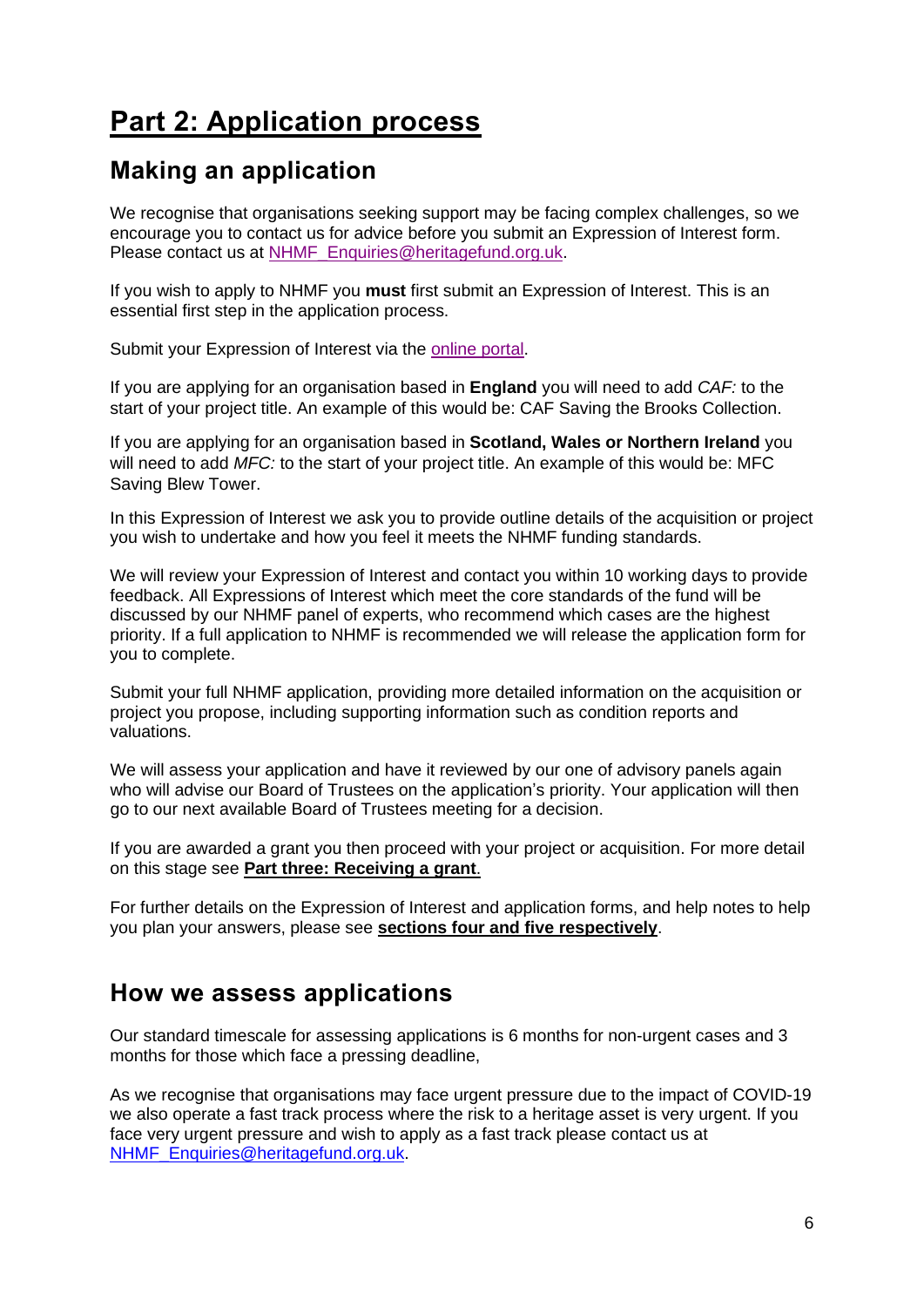# <span id="page-6-0"></span>**Our standards for funding**

In order for your project to be eligible for NHMF funding it must meet the standards below. We do not define heritage, importance or risk. You must make the case for each in your application.

### **1. Importance to the national heritage**

Your project must involve buying, maintaining or preserving objects, collections, buildings or land that are of particular importance to the national heritage of the UK.

Designation can indicate a heritage asset is of national heritage importance, these include:

- listed buildings of Grade I or II\* (Category A or B in Scotland)
- designated collections
- scheduled monuments
- registered parks and gardens
- SSSIs and RAMSAR sites
- ships listed on the National Historic Fleet

If the heritage asset you are seeking funding for is not designated you need to demonstrate how it is of importance to the national heritage.

Any type of item can be funded; however we will not normally consider items which are less than 10 years old, since it is generally difficult to judge national importance of items below this age.

### **2. Outstanding interest**

In addition to being of importance to the national heritage, the item/s must also be in some way outstanding. This could be because of rarity, quality, association with a historic figure or event, or designations. Examples include:

- **Land** of outstanding scientific, scenic or historic interest, or land that protects an outstanding building or area.
- **Buildings** of outstanding aesthetic (pleasing to look at), architectural, historic or scientific interest (including bridges, piers, and other structures).
- **Objects** of outstanding aesthetic, historic, artistic, archaeological or scientific interest. These include works of fine and decorative art, textiles, books, manuscripts and objects such as motor cars.
- **Collections** where it is important to keep an outstanding collection or group of objects together.

### **3. At risk**

The role of this funding is specifically to save items that are at risk as a result of the impact of COVID-19. You must be able to demonstrate that the item/s will be at risk in some way should you not be able to secure this funding to acquire them, or carry out the works that you propose.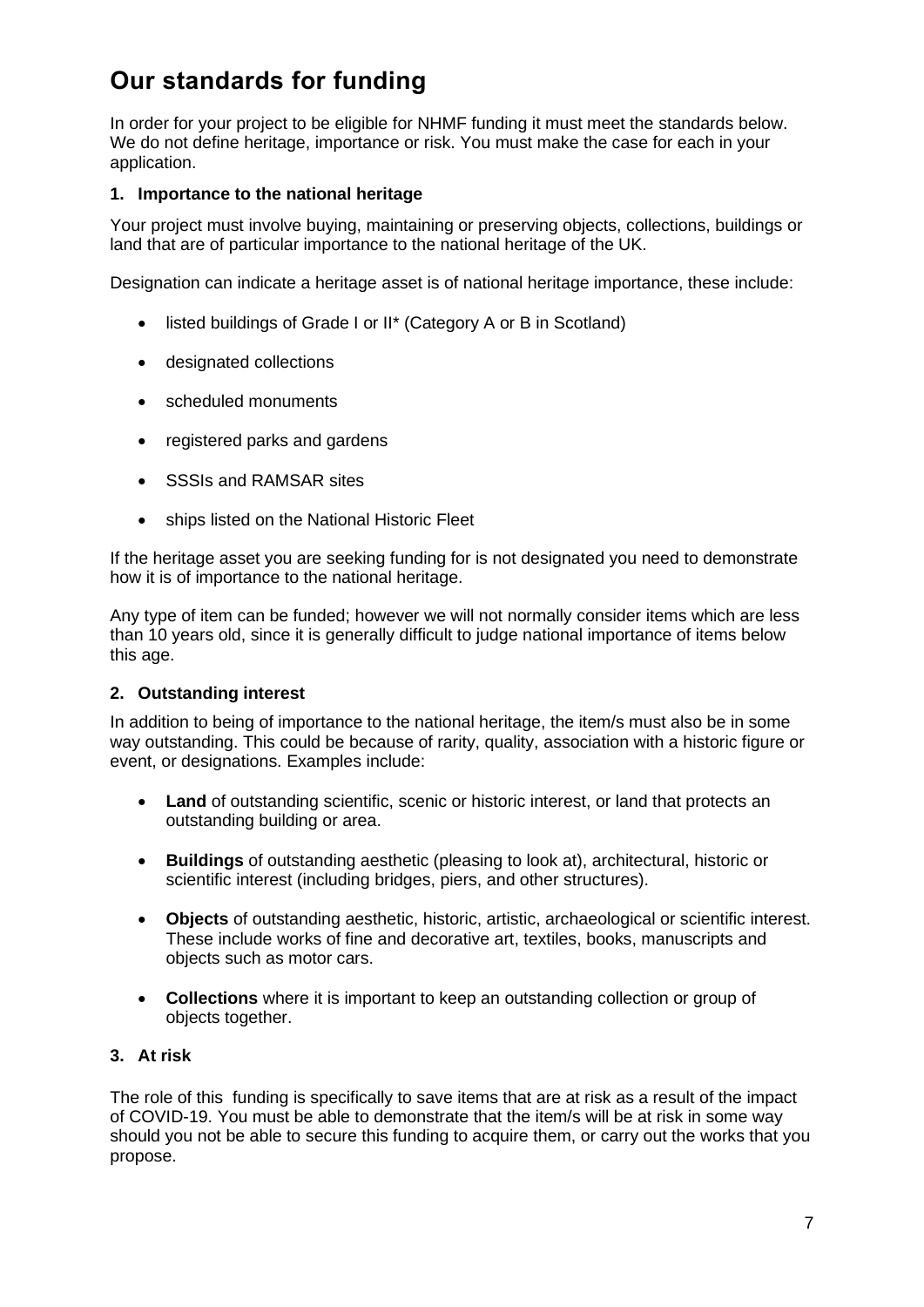For example you should be able to demonstrate one of more of the following:

- **Organisational failure as a result of COVID-19 –** evidence from accounts and comparative income forecasts that the heritage asset or collection is at risk due to organisational pressure resulting from the impact of the pandemic. You will be able to show that your organisation was viable before March 2020.
- **Emergency restoration or repair attributable to COVID-19 –** deterioration and imminent irreparable damage arising from the period the heritage asset or collection has been mothballed or in storage as a result of COVID-19 restrictions.
- **Emergency acquisitions as a result of wider financial pressures of COVID-19 –** to protect nationally important cultural property that needs to be acquired, for example through the export deferral or Treasure processes, but the capacity of your organisation to acquire is reduced due to financial pressures as a result of COVID-19.

If the heritage item is at risk, but not specifically due to the impacts of COVID-19, you should submit an EOI for our [standard NHMF funding](https://www.nhmf.org.uk/funding/standard-funding-stream) stream.

### **4. Will be publicly accessible if awarded a grant**

NHMF expect that an aim of your project will be to provide public access to, and engagement with, the item/s your project focusses on. If an object is too fragile for long term display, or unrestricted access to land or a building could put it at risk, then you should explain how you will provide alternative forms of public access to the item when it is not on display.

# <span id="page-7-0"></span>**How will we prioritise applications?**

Where there are an excess of cases that equally meet the above essential standards, we will apply further balancing criteria to ensure that projects supported achieve:

- **Opening up access:** where funding will lead to opening up access to heritage by developing diversity within your audiences, participants, workforce, and governance, and for those organisations which are important to their local places and audiences and which promote understanding of diverse communities across the country.
- **Geographic spread:** we will take into account the need to support cultural organisations across the UK, and will also take into account whether an organisation is based in an area of low cultural engagement.
- **Heritage Type:** we will ensure a balance in funding across the breadth of eligible heritage to reflect the richness of our cultural fabric as far as possible (landscapes, buildings, vehicles, collections, archives, objects etc).

# <span id="page-7-1"></span>**Further information**

We also need to know that your project costs and plan are realistic, and that you can offer secure long term care for any item you wish to acquire.

### **Costs and whether your proposal is realistic**

This funding can support a range of costs necessary to safeguard nationally important heritage assets. You must demonstrate that the costs are essential to address the risk to the heritage which has arisen due to the impact of COVID-19.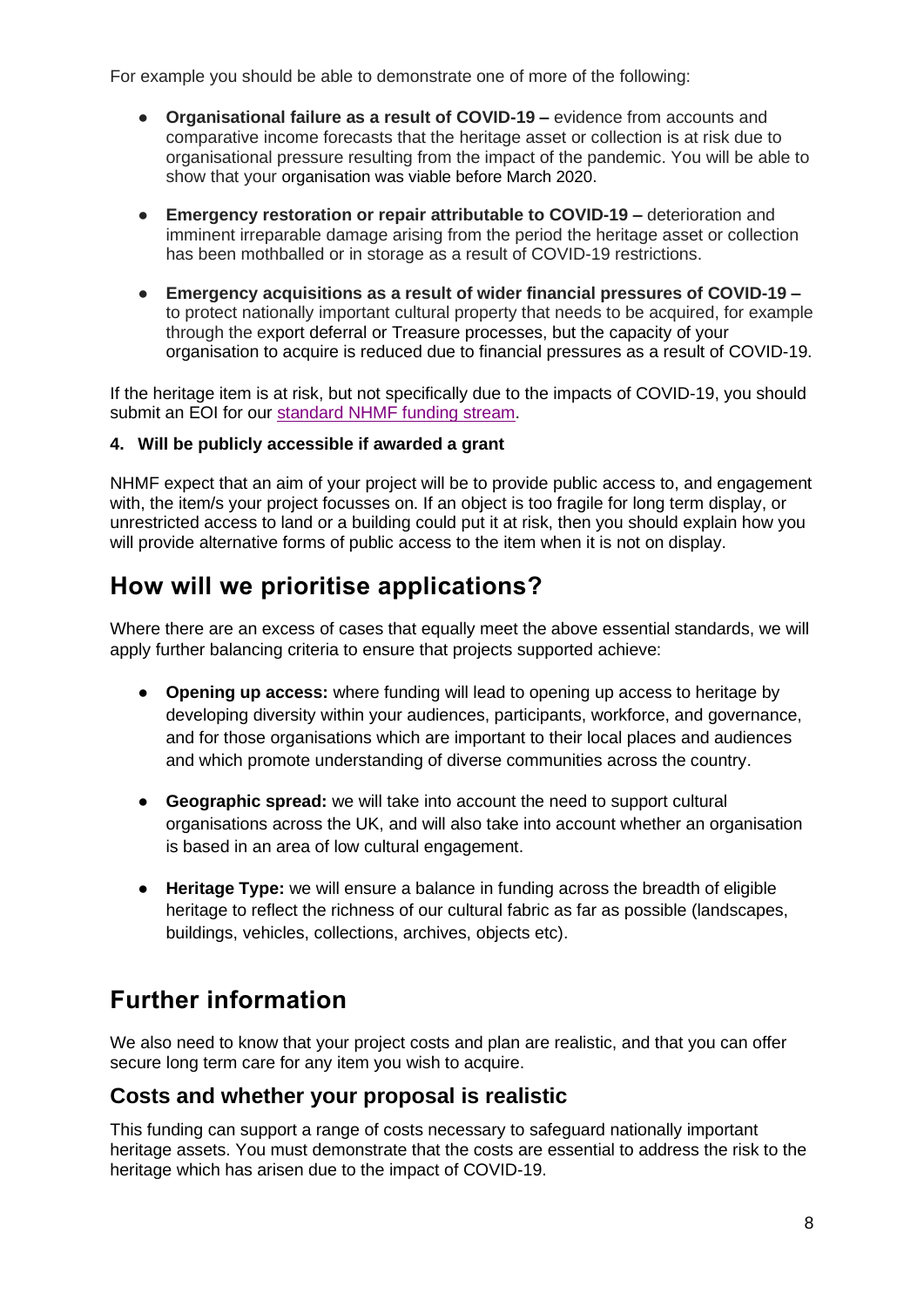NHMF gives grants to preserve items for the nation in perpetuity. We expect you to be able to demonstrate that you can provide an appropriate, permanent and secure home for anything that you wish to purchase, and that you are able to maintain and care for it in the long term.

The price of any item you wish to buy must not exceed the current market value. NHMF cannot support projects where you propose to pay more than the item is worth in order to secure it. You must commission an independent valuation to include with your application which should reflect that the purchase price you propose represents the item's market value.

Valuations are not required for export stopped items or those declared Treasure as the value has already been fixed by a panel of independent experts. If you are applying to purchase an item through a private treaty sale your valuation must show that the gross price on which the calculation is based represents the item's market value.

### **Financial need**

We appreciate that in these challenging times it may not be possible to secure other funding contributions. However, NHMF operates as a fund of last resort, so we ask you to show that you have explored, or are exploring, all other possible sources of funding, including your own resources.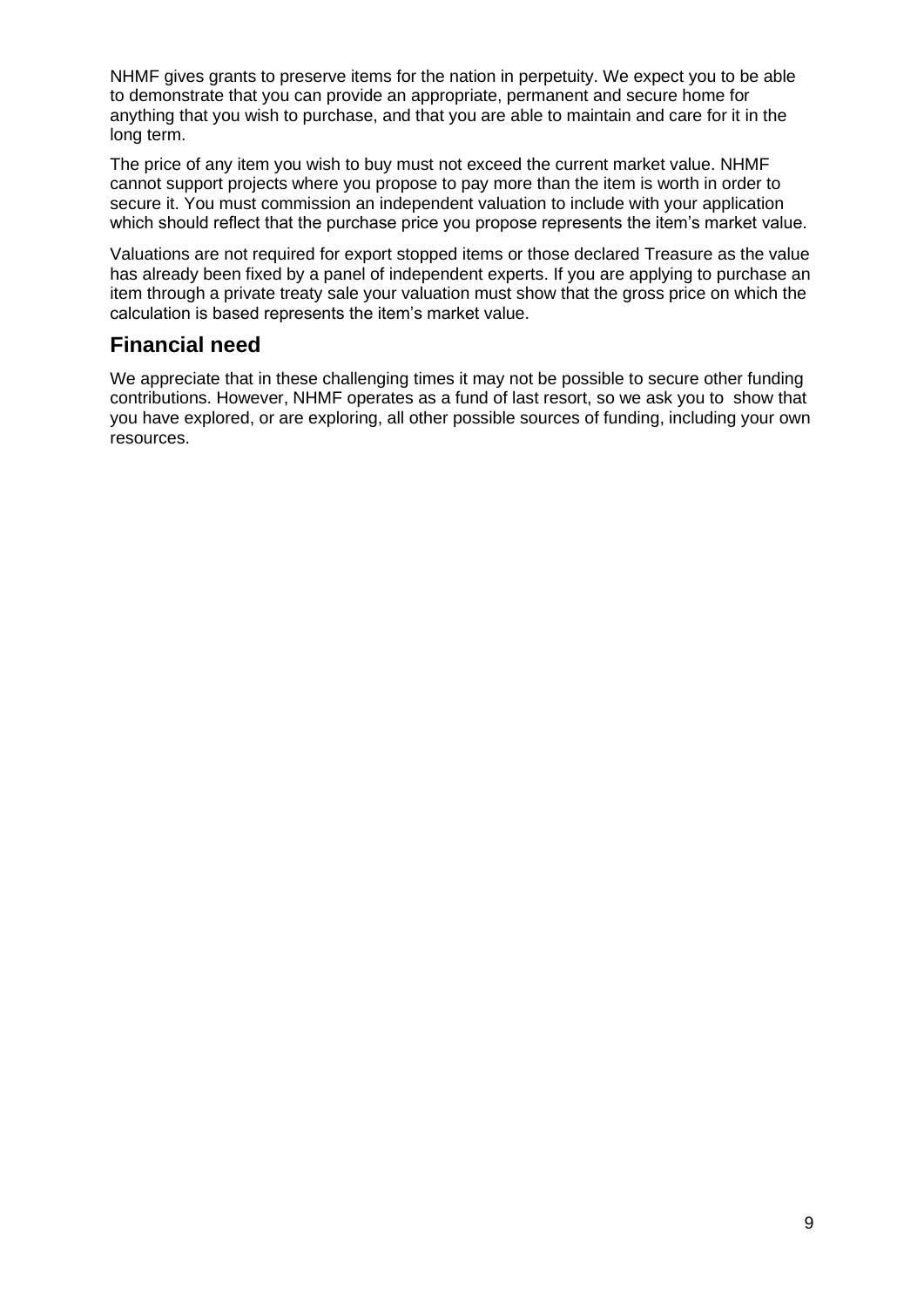# <span id="page-9-0"></span>**Part 3: Receiving a grant**

# <span id="page-9-1"></span>**Terms of grant**

If you are awarded a grant, you will need to comply with our terms of grant. We will prepare a contract for your grant, which will include these terms of grant, for you to sign.

As NHMF grants are awarded to secure heritage items permanently, the terms of the grant will last in perpetuity. If you wish to dispose of what you have bought in future, you can ask for our permission, however we will claim back our grant.

# <span id="page-9-2"></span>**Acknowledgement**

We want people to know that NHMF has supported your project. If you are awarded a grant, you must acknowledge our funding using a grantees' acknowledgment logo, both during the delivery of your project and after its completion. We will give you guidance on this.

# <span id="page-9-3"></span>**Images**

If you are awarded a grant, you will also need to send us images of your project. These can be hard-copy photographs or high-resolution digital images.

You give us the right to use any images you provide us with. You must get all permissions required before you use them or send them to us.

# <span id="page-9-4"></span>**Monitoring for capital works projects**

When you are awarded a grant for a project involving capital works, we will contact you about arranging a start-up meeting. At this meeting you may be introduced to a project support consultant who will support you in delivering specific aspects of your project and help review risks. We will review the project at suitable stages.

# <span id="page-9-5"></span>**Permission to start**

If you are awarded a grant, you will need to have our written permission before you start your project. In order to grant you permission to start, you will need to provide us with:

- signed contract
- proof of partnership funding
- a detailed timetable or work programme for capital works
- cost breakdown and cash flow for capital works
- project management structure and your method of buying any goods, works and services
- your bank details, authorised signatories, and a signed hard-copy or scan of the permission to start request form

# <span id="page-9-6"></span>**Grant payment**

When you are awarded a grant, we will calculate the percentage of cash that we are contributing towards the project. We call this the 'payment percentage.'

For acquisition grants we expect to pay 100% of the grant when you ask us to do so. You must provide an invoice for the full purchase cost with your payment request.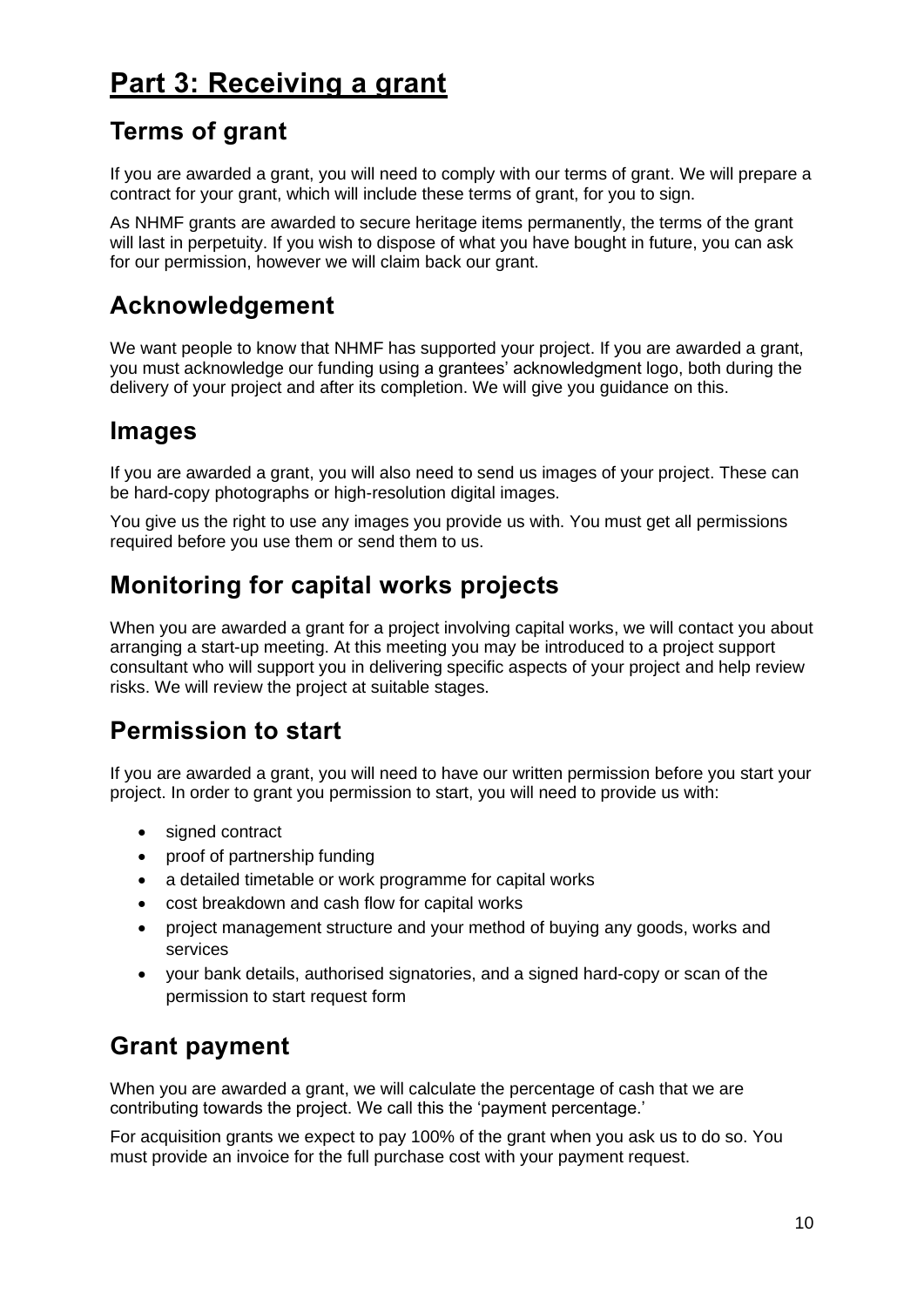For grants towards capital works we pay instalments of our grant after the work that you are asking us to pay for has been done. We will pay the payment percentage of claims submitted to us. We will retain the last 10% of your delivery grant until we are satisfied that the project is complete and necessary evidence has been provided.

# <span id="page-10-0"></span>**Buying goods, works and services**

### **Buying items as part of your capital works project**

For any non-acquisition part of your project, whenever you use your grant to purchase goods, works or services, we will ask you to give us details of the procurement (which is the buying, tendering and selection process).

You should always consider equality of treatment, transparency, mutual recognition and proportionality when procuring any goods, works or services.

If you are a public sector organisation grantee or your project is subject to UK Public Procurement legislation, then you must follow the relevant legislation. You can find useful information and guidance on the Crown Commercial Service and Cabinet Office websites. Procedures to recruit consultants and contractors must be fair and open and comply with relevant equality and employment legislation. Fees for any consultants or other professionals that you recruit during the project should be in line with professional guidelines and be based on a clear written specification. If any of the contractors, suppliers or consultants you wish to appoint are linked, for example close friends or relatives, or if there is any financial link such as ownership of these suppliers you will need to obtain our written permission from us first. You must get at least three competitive tenders or quotes where you need to buy goods, works or services worth more than £10,000 or more (including VAT).

You must provide proof of competitive tendering procedures for all goods, works and services worth more than £50,000 (excluding VAT). Your proof should be a report on the tenders you have received, together with your decision on which to accept. You do not necessarily need to appoint the contractor, supplier or consultant who provides the lowest quote. When deciding who to appoint for your project, you should look at the overall value for money the quote presents and the skills, experience and financial viability of the contractor, supplier or consultant. 

If you are unsure about your obligations, we advise you to take professional or legal advice. If you have already procured goods, works or services you will need to tell us how you did it. We cannot pay your grant if you have not followed the correct procedure.

# <span id="page-10-1"></span>**Insuring works and property**

We need to protect NHMF investment while you are carrying out your project, and so ask you, with your contractors, to take out insurance for any property, works, materials and goods involved. All of these must be covered for their full reinstatement value against loss or damage, including inflation and professional fees.

# <span id="page-10-2"></span>**Subsidy control**

As the grant comes from public funds, you must ensure that the grant is compatible with subsidy control law as set out in Chapter 3 (Subsidies) of Title XI (Level Playing Field) of the Trade and Cooperation Agreement, the World Trade Organisation Agreement on Subsidies & Countervailing Measures, the Northern Ireland Protocol and any other World Trade Organisation or Free Trade Agreement that applies to your project, including any new legislation that may be introduced. It is your responsibility to check whether subsidy control clearance is required. You should seek independent legal advice if you are unsure.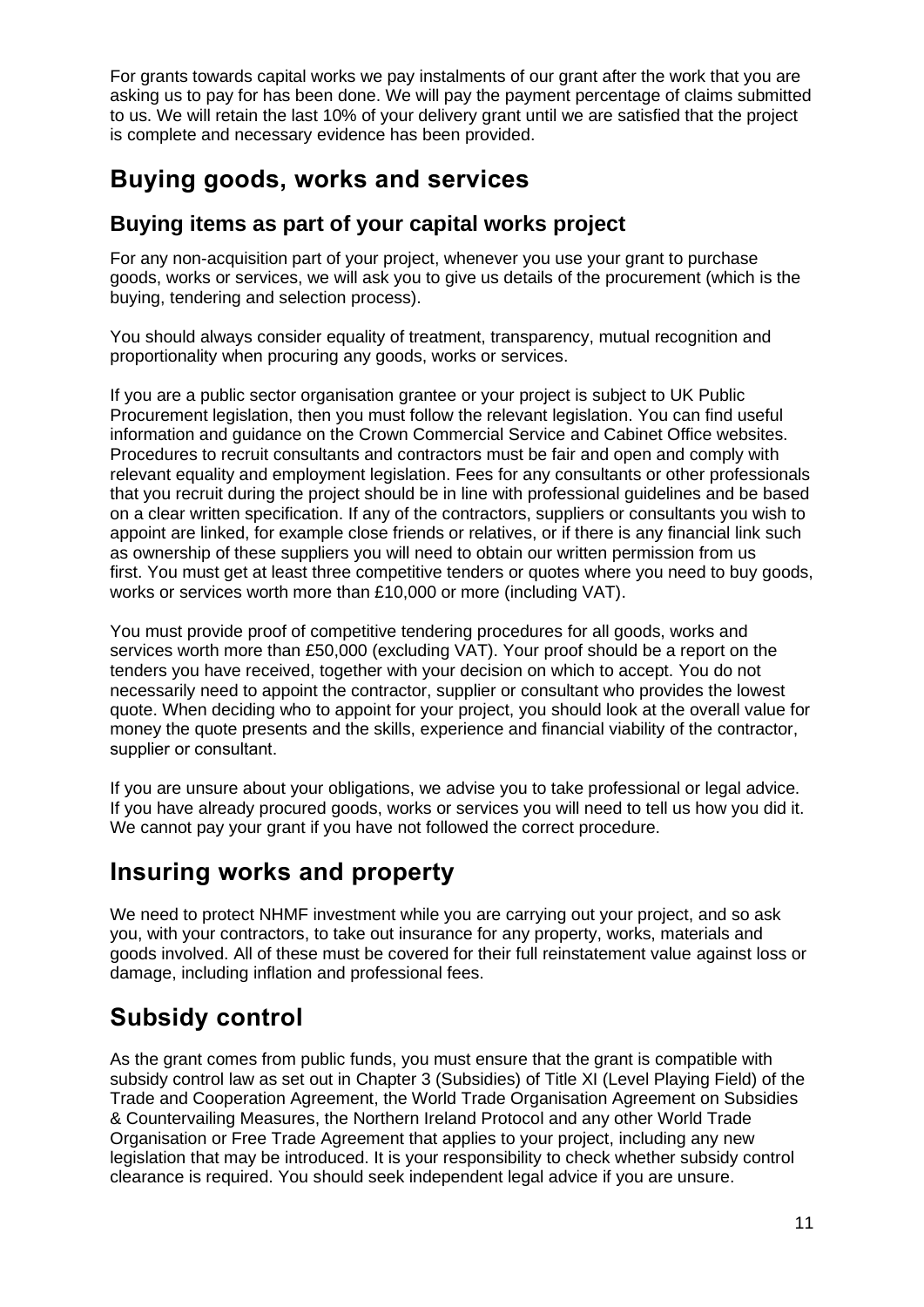# <span id="page-11-0"></span>**Other information about your application**

### **Freedom of information and Data Protection**

We are committed to being open about the way we will use any information you give us as part of your application. We work within the Freedom of Information Act 2000, Environmental Information Regulations 2004, the Data Protection Act 2018 and UK General Data Protection Regulations. When you submit your declaration with your application form you are confirming that you understand our obligations under these Acts.

### **Making a Complaint**

We understand that you may be disappointed with the outcome of either your EOI or application. We can only review our decision again if you make a complaint about how we have dealt with your EOI or application. We have a two stage process for this fund. We will only be able to consider and investigate the complaint if:

- We did not follow the published procedures for assessing your application.
- You can show that we have misunderstood a significant part of your application.
- You can show that we did not take notice of relevant information.

A complaint must be made in writing by emailing [enquire@heritagefund.org.uk](mailto:enquire@heritagefund.org.uk) within 10 working days of receiving your feedback from your EOI or your application decision. We aim to acknowledge your complaint within three working days.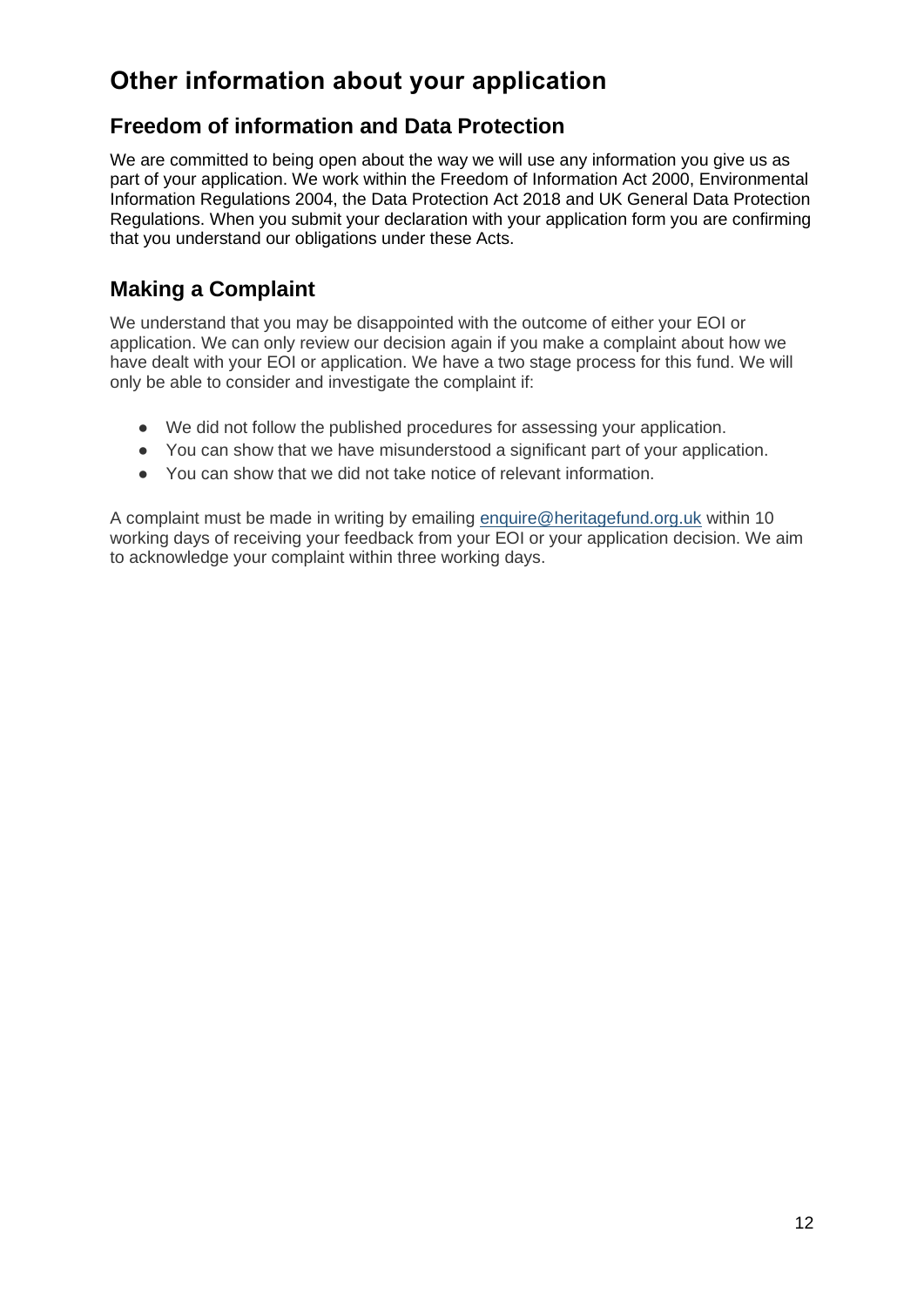# <span id="page-12-0"></span>**Part 4: Expression of Interest form help notes**

### \***Project title**

Please give your project a title. We will use this on our website and in any publicity, if you are invited to apply and are awarded a grant.

If you are applying for an organisation based in **England** you will need to add *CAF:* to the start of your project title. An example of this would be: CAF Saving the Brooks Collection.

If you are applying for an organisation based in **Scotland, Wales or Northern Ireland** you will need to add *MFC:* to the start of your project title. An example of this would be: MFC Saving Blew Tower.

# <span id="page-12-1"></span>**Section 1: Your organisation**

### **\*1a Details of main contact person**

This should be the person that we can contact if we have any questions about the project.

Are you a not-for-profit organisation?

Yes / No

*If No*

\*If you are not a not-for-profit organisation, please tell us the type of organisation you are.

# <span id="page-12-2"></span>**Section 2: Your project**

### **\*2a What is your project?**

Use this section to tell us how you would use NHMF funding, explaining how. The heritage asset has been put at risk as a direct result of COVID-19.

### **\*2b Please describe the heritage item or property your project focuses on.**

Tell us about the heritage asset/s your organisation cares for. For example an item, a historic property, a site or collection.

### **\*2c Is there an important deadline by which you need a decision?**

Yes No

*If Yes*

\*Please give details and explain why.

You do not need to have a specific deadline but if you are, for example, currently operating using reserves please tell us when these will run out.

# <span id="page-12-3"></span>**Section 3: Our standards for funding**

Use this section to show us how the heritage item which your project focuses on meets our standards for funding.

**\*3a Importance to the national heritage: explain how the heritage item or property is of importance to the national heritage.**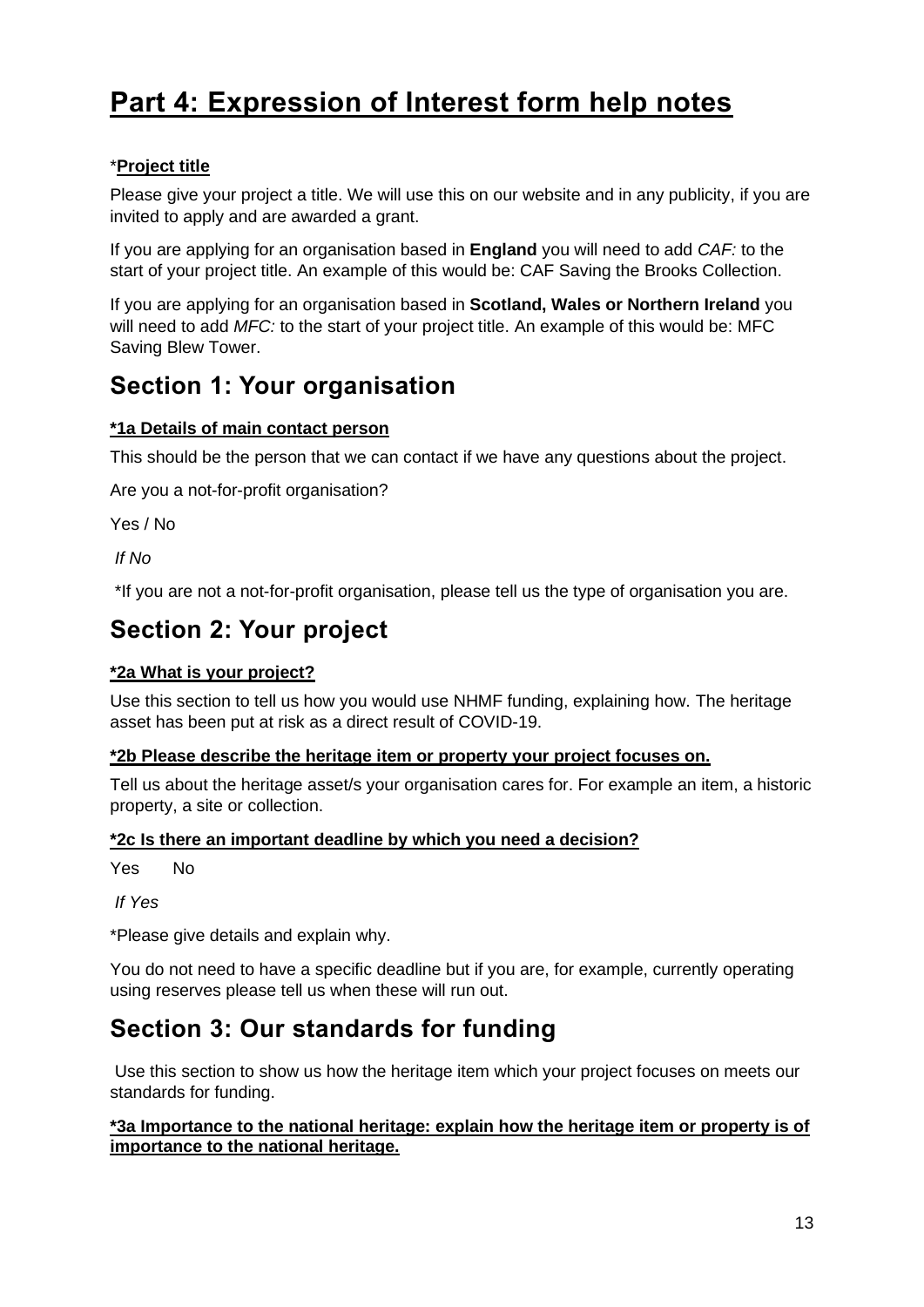Please use this section to explain why the heritage asset you care for is important to our culture and history. Why is it necessary that we preserve it for future generations? How would our heritage be affected if it were lost? If it is a site, a building or other structure does it have a listing or designation reflecting national importance?

### **\*3b Outstanding interest: explain how the heritage item or property is of outstanding interest.**

Tell us what is unique about your heritage asset. For example: is it a rare survival, a key work by a noted artist or writer or something that marks a particular historical event? If it is land does it protect our biodiversity?

### **\*3c At risk: explain why the heritage item or property is at risk**

Please describe how your heritage asset is at risk. This can be physical risk or the risk of no longer being accessible to the public.

Please also use this section to tell us about all of the ways that COVID-19 has affected your organisation and the effect it has had on your ability to care for the heritage asset. Tell us what the implications are likely to be for your organisation and the heritage you care for if NHMF funding is not awarded to you.

### **\*3d Memorial character: we give special consideration to heritage item or property which have memorial character; explain how the heritage item(s) or property has memorial character.**

To have memorial character an item or place must have a close association with a conflict in which UK citizens have given their lives. We do give projects with a memorial character special consideration but in order to be priority, projects with a memorial connection will still have to meet all of NHMF's criteria.

# <span id="page-13-0"></span>**Section 4: Project Costs**

### **\*4a Costs and whether your proposal is realistic:**

How much is your project likely to cost? What will the major costs be? If you are buying an item or property please tell us the reasoning behind the purchase price, including any valuation advice you have taken. Please also explain how these costs will address the risk facing the heritage asset as a result of the COVID-19 pandemic.

### **\*4b How much are you likely to ask for from us?**

Please tell us how much you think you will be applying to NHMF for. This does not need to be an exact figure at this stage, you will be able to change it if you are invited to make an application.

### **\*4c How will your project last over the long term and how will you provide appropriate care for the heritage item or property?**

Explain how the project you propose will safeguard the heritage asset for the long term and how your organisation can provide appropriate care for the heritage item in the future.

### **\*4d Financial need: we are a funder of last resort; please give details of any partnership funding you have at this stage and your fundraising plans.**

We need to know whether you have had any COVID-19 support funding from another source. We also need to know if you have applied for funding from elsewhere towards the project you are seeking our funding for, even if you have not had a decision yet. Please tell us who any strategic partners are and how much support they may be able to offer you on this proposal.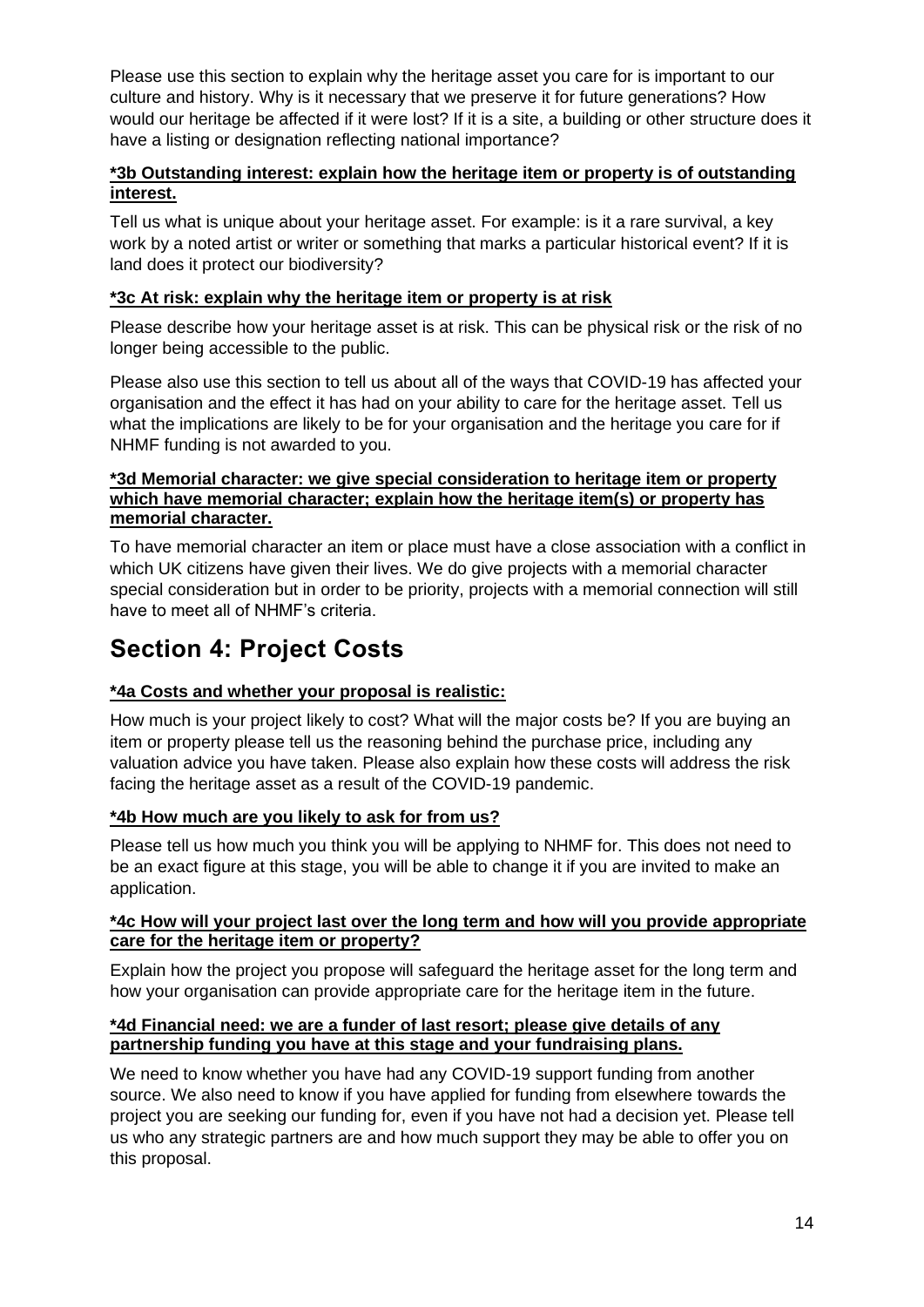# <span id="page-14-0"></span>**Section 5: Public Access**

### **\*5a NHMF requires that the public have access to your project. Please explain how you are going to provide this.**

We expect that an aim of your project will be to provide public access to, and engagement with, the heritage item your project focusses on. Explain how will you make sure people have access to, and are informed about, your collections or site, both physically and online.

You should also explain how this funding will lead to developing greater diversity, either with the heritage asset itself, or in your organisation's audience, participants, workforce and governance.

### **Supporting Information**

To submit your EOI, please upload with your EOI form :

- a summary table of your project costs (only include VAT if you cannot reclaim this)
- your latest Audited Accounts
- your management accounts for the past 12 months for your organisation and any trading subsidiaries
- a high resolution image/s of the heritage asset

Please use file names that identify your organisation.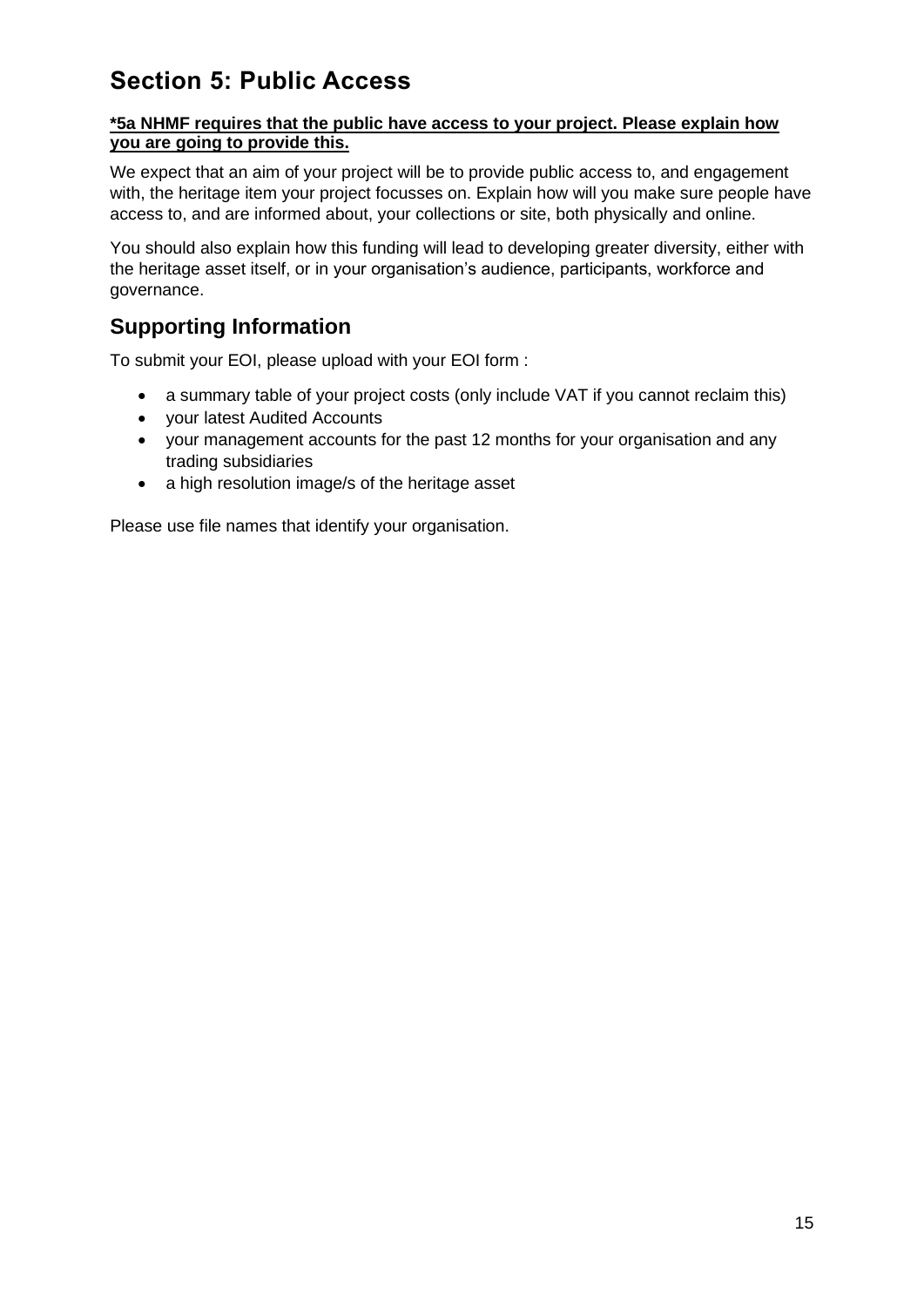# <span id="page-15-0"></span>**Part 5: Application form help notes**

There are word limits to some of the answers you may give; these are shown on the online form.

# <span id="page-15-1"></span>**Section 1: Your organisation**

### **1a. Address of your organisation**

Include your full postcode. If the project is being delivered in partnership please insert the address of the lead organisation.

### **1b. Is the address of your project the same as the address in 1a?**

If identifying the postcode is difficult, provide the address and postcode of the nearest building.

### **1c. Details of main contact person**

This person must have official permission from your organisation to be our main contact. We will send all correspondence about this application to this person, at the given email address.

### **1d. Describe your organisation's main purpose and regular activities**

Tell us about the day to day business of your organisation.

NHMF can fund charities, public sector organisations and not for profit organisations of all sizes, whose main purposes include preserving cultural or built heritage or conserving the natural heritage.

### **1e. The legal status of your organisation**

Fill in as appropriate.

- If you are not a local authority, but report to the government (such as a state school or university), please tick 'other public sector organisation.'
- If your type of organisation is not listed, please tick 'other'. This might include a Community Interest Company or a social enterprise.
- If you are not a public-sector organisation, you will also need to tell us about your organisation's capacity by providing information about your staff structure, your governing body and your financial situation.

### **1f. Will your project be delivered by a partnership?**

Fill in as appropriate.

If you are applying as a partnership, there must be a lead applicant. If your project involves acquisition please indicate which project partners plan to purchase item(s) as part of your project.

### **1g. Are you VAT registered?**

Fill in as appropriate.

# <span id="page-15-2"></span>**Section 2: Project details**

**2a. Is there an important deadline by which you need a decision? If yes, please give details and explain why. If your project has already been accepted as a fast-track by NHMF, please enter the details here.**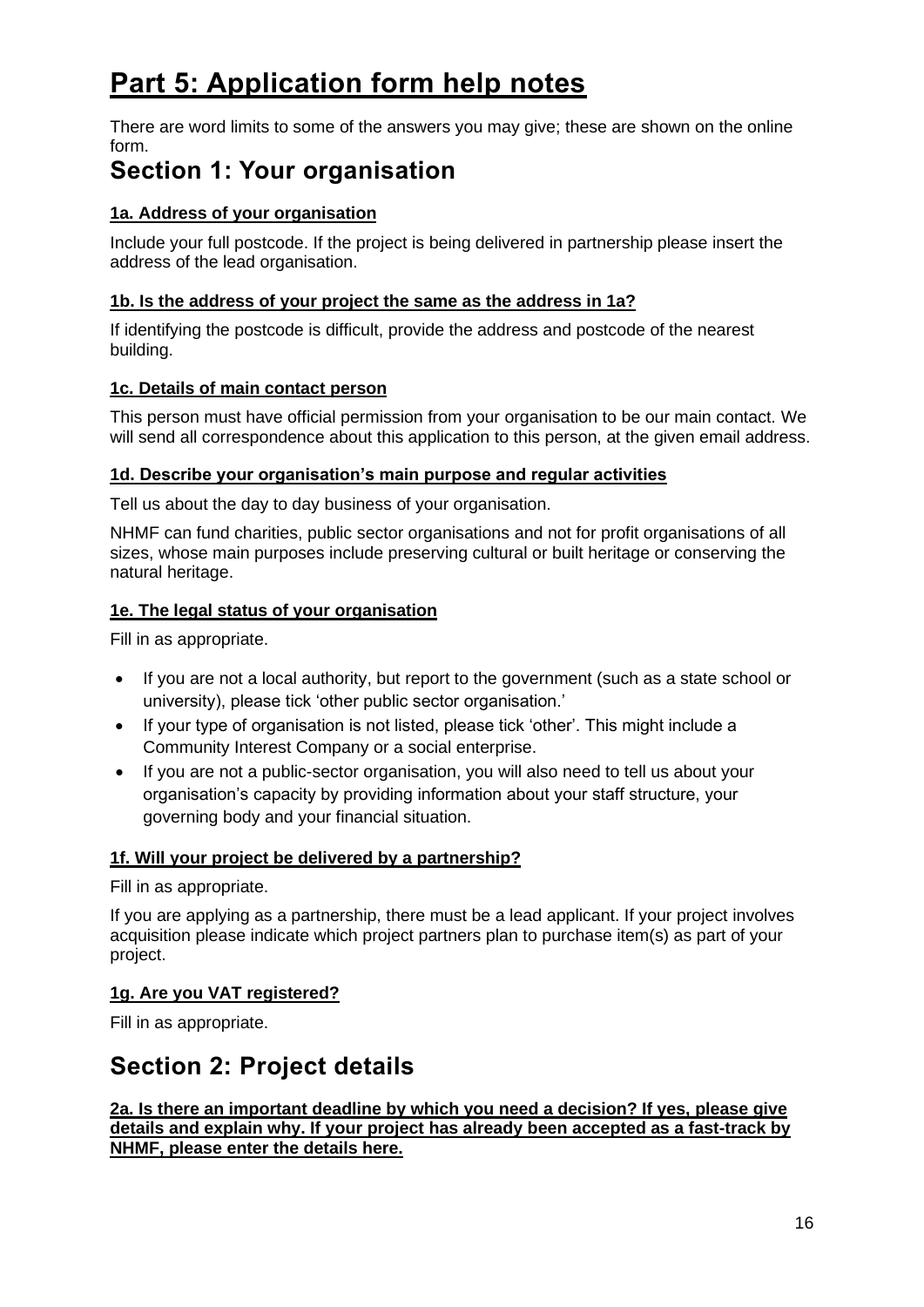Provide details of any fixed deadline which affects your project. For acquisitions this can include auction date, export deferral deadlines or deadline set in the Treasure process.

To have been accepted as a fast track you should have received email confirmation from a member of the NHMF team, please provide their name here.

#### **2b. If you want a grant to buy an item or property please give details of how it is being sold including dates if applicable.**

Provide the details and dates of any auction sale, or the details of any private sale which has been agreed. Explain how the item you wish to acquire is being offered for sale and the process you will need to follow to acquire it. You should also include details of any purchase price advertised or set, including auction estimates.

If you wish to use our funding to buy land, buildings, objects or collections, you need to show that you will keep the heritage asset permanently. If you buy land or buildings you should normally have a freehold interest or a lease which has 99 years left to run.

#### **2c. Please provide information about the value of the item or property that you want to buy.**

If you are applying for a grant in order to acquire an item(s) you must provide an independent valuation that you have commissioned yourself, to demonstrate that the price you propose to pay represents its market value. You should also include the independent valuation itself as a supporting document. Valuations are not required for export stopped items or those declared Treasure as the value has already been fixed. If you are applying to purchase an item through a private treaty sale your valuation must show that the gross price on which the calculation is based represents the item's market value.

We will seek our own independent valuation as part of our assessment to corroborate the price you propose to pay. NHMF cannot support acquisitions where the price is greater than the market value of the item.

#### **2d. Does your project involve work to physical heritage, such as buildings, collections, landscapes or habitats?**

Fill in as appropriate.

#### **2e. Does your project involve the acquisition of a building, land or heritage items?**

Fill in as appropriate.

## <span id="page-16-0"></span>**Section 3: Our standards for funding**

#### **3a. How is the item or property of importance to the national heritage?**

Your project must involve buying, maintaining or preserving land, buildings, objects or collections that are of particular importance to the national heritage. Explain here why you believe the item that you are seeking funding for is important to the national heritage.

Items may be significant because they:

- have been in this country for many years and so have a strong historical connection with the UK
- have a commemorative aspect or set a marker in history
- may be associated with a historic event, movement or trend
- represent a technological achievement or important moment in industrial history
- may simply have a secure and familiar part in our way of life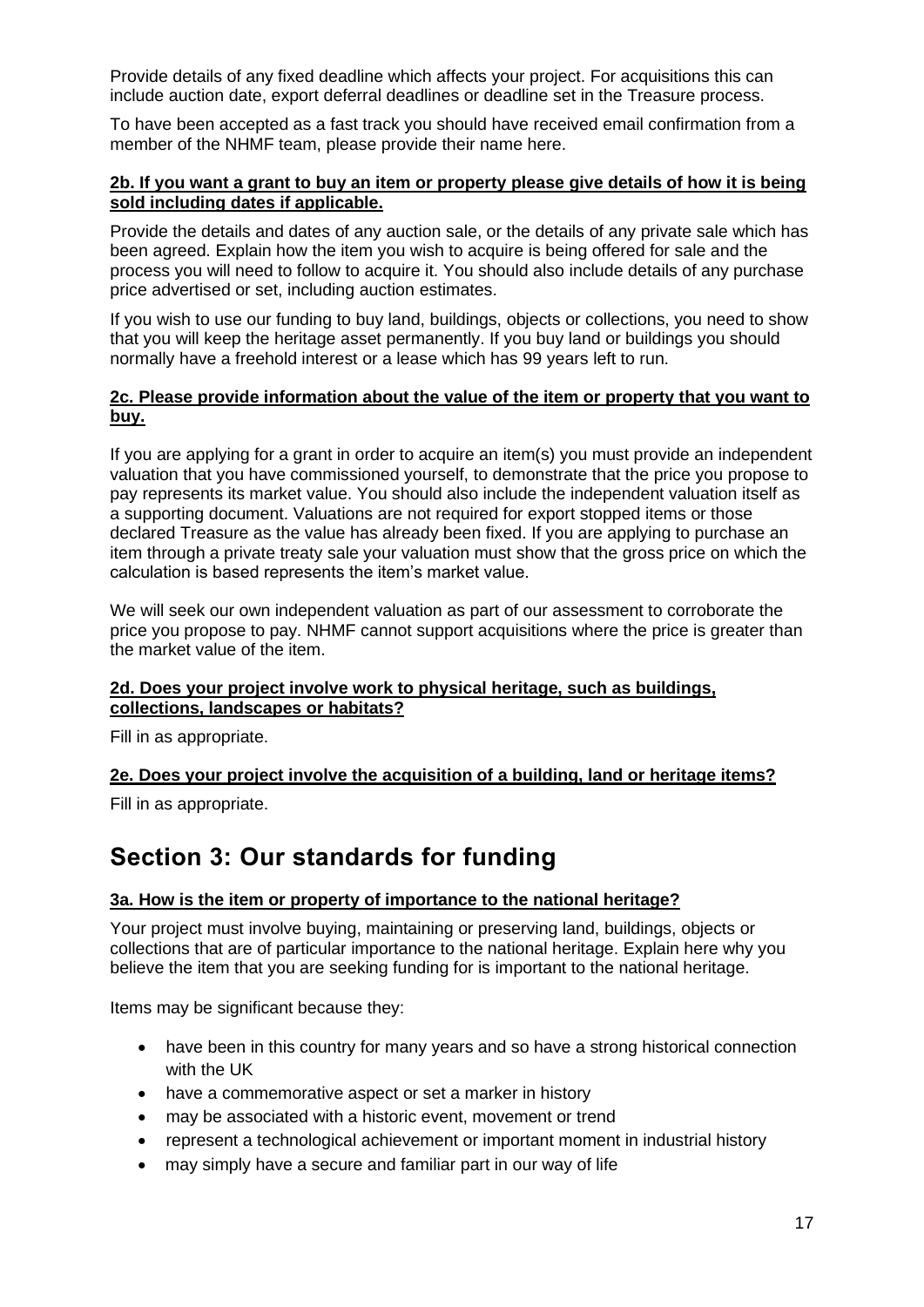### **3b. In what way is the item or property of outstanding interest?**

Items must be of outstanding importance to the UK heritage, for example:

- **Land** of outstanding scientific interest, scenic or historic interest, or land that you have to buy to protect an outstanding building or area.
- **Buildings** of outstanding aesthetic, architectural, historic or scientific interest (including bridges, piers and other structures).
- **Objects** of outstanding aesthetic, historic, artistic, archaeological or scientific interest. These include works of fine and decorative art, textiles, books, manuscripts, industrial, transport and maritime heritage items.
- **Collections** where it is important to keep an outstanding collection or group of objects together.

#### **3c. If you are buying an item or property please give details of the artist, maker, or author; the medium it is in, the date it was made and size of the item. Please also provide all available detail about its provenance and where it is presently located.**

Please describe in detail the item or property you wish to acquire. Include more detailed contextual information as a supporting document.

#### **3d Please explain why the item or property is at risk; for example of loss to a UK collection or of being damaged or lost if it remains in its current situation.**

You need to show that the heritage item you wish to buy, or protect, with our funding is at risk as a result of the impact of the COVID-19 pandemic. This could be because there is a genuine concern that it is about to be damaged, developed in an inappropriate way or exported. Please provide detail, and supporting information, which demonstrates that the risk the heritage asset faces is due to impacts of COVID-19. This funding is only to support heritage assets which are facing this type of risk.

#### **3e. If an item or property has memorial character, for example it is directly connected in some way to a conflict in which UK citizens lost their lives, then it need not be at risk. Please explain how your item or property has a memorial connection.**

NHMF was set up in memory of those who have given their lives for the UK. We give special consideration to items or projects which are connected with those who have risked their lives for the UK or which have a particular memorial character. However, for this COVID-19 response funding we expect all applications to demonstrate that the heritage asset is at risk due to the impact of COVID-19, including those which have memorial character.

### **3f. Please provide details of how you will provide appropriate care for the item or property in the long term.**

Explain the long term plans of your organisation or project to show that you can provide appropriate care for the heritage item in the future. Detail how your organisation has adapted to COVID-19 to ensure it will continue to be financially viable. Describe, and provide supporting information to demonstrate, how your planning will safeguard the heritage asset in the long term, facilitating public access and engagement.

If your project includes capital works we need to see full and accurate estimates for all the works you propose to undertake. If you are successful in receiving an NHMF grant we expect that all works undertaken with our funding are procured appropriately in line with the guidance set out above; with competitive tenders and following UK procurement regulations where these apply.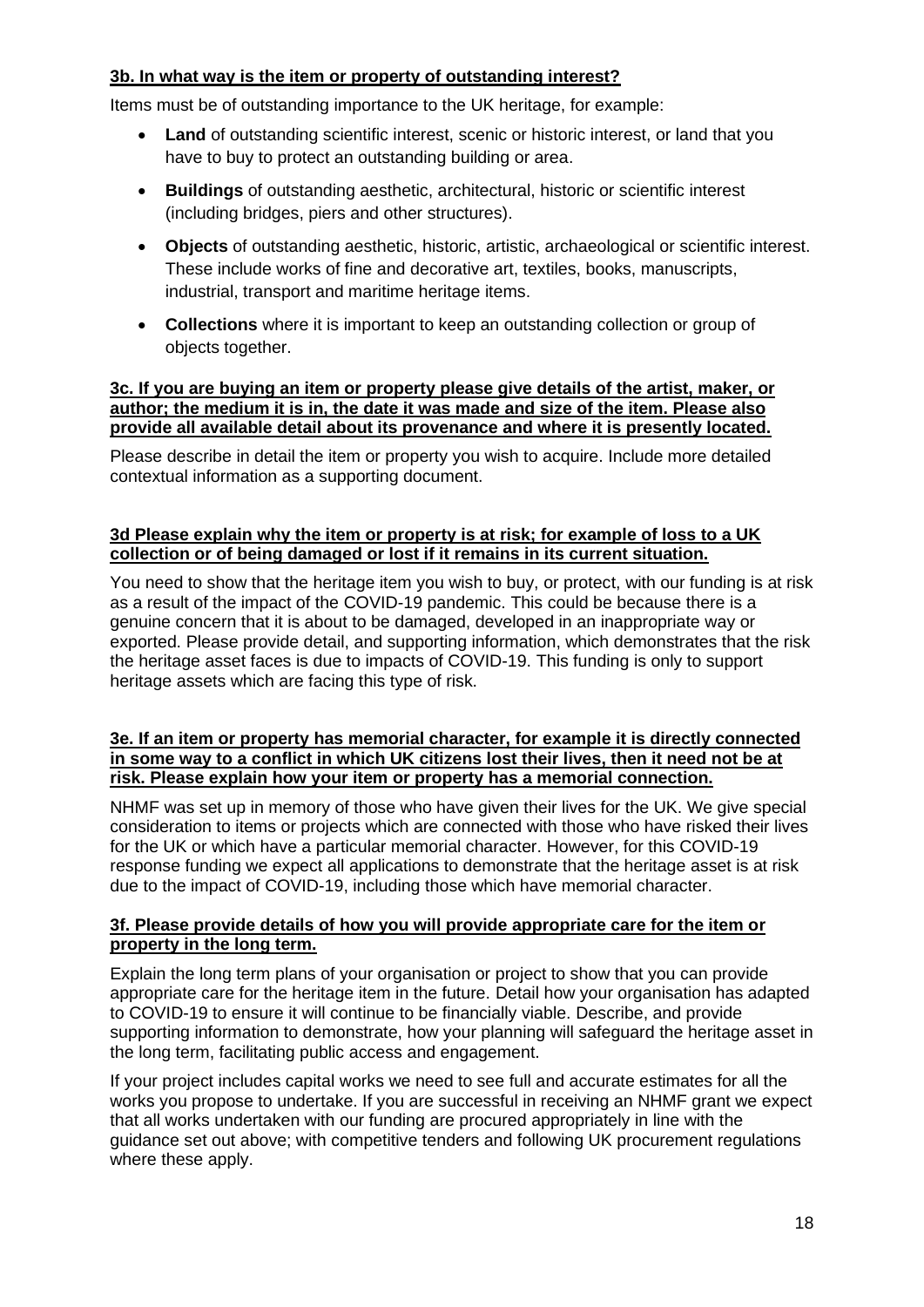#### **3g. NHMF acts as a fund of last resort. Please explain what other measures you are taking to raise funding for your project including using your organisation's own resources and approaching other funders.**

NHMF is a fund of last resort, which means we expect that you will have made every effort to secure funding from other sources before requesting a grant from us.

We do not stipulate what level of partnership funding you should contribute to your project costs, but as we have limited funds we will only pay for the total project costs in exceptional cases.

Please provide details of other COVID-19 support grants you have received. You need to demonstrate that the funding required to safeguard the heritage asset cannot be secured from other sources.

### **3h. Explain how the public will have access to your item or project.**

Please tell us how the public will have access to your project or heritage item. You should include:

- the number of visitors who will have access
- the number of days per year the item will be displayed
- the admission fee (if any) that you charge.

You should also include detail on how this funding will lead to developing greater diversity, either with the heritage asset itself, or in your organisation's audience, participants, workforce and governance.

We appreciate that for some items conservation needs will restrict the duration of display or public access. In these cases we expect that you will provide alternative forms of public access, for example online resources, when the item itself it not available.

Please also outline your plans for engaging the public with the heritage item; this may include events, activities, education resources, online resources and other forms of engagement.

## <span id="page-18-0"></span>**Section 4: Project management**

#### 4**a. Who are the main people responsible for the work during your project?**

- Provide information about the team that will work on your project, including the person who will take overall responsibility.
- Tell us if you will need extra support from consultants or new staff.
- Explain who is responsible for making decisions and approving changes to your project. Describe the reporting structure and how often meetings will take place to review the progress of any capital works within your project.
- Describe how you will choose the staff, services and goods needed for any capital work included in your project.
- You will also need to send us:
	- o a project management structure
	- $\circ$  job descriptions for all new posts
	- o briefs for any consultants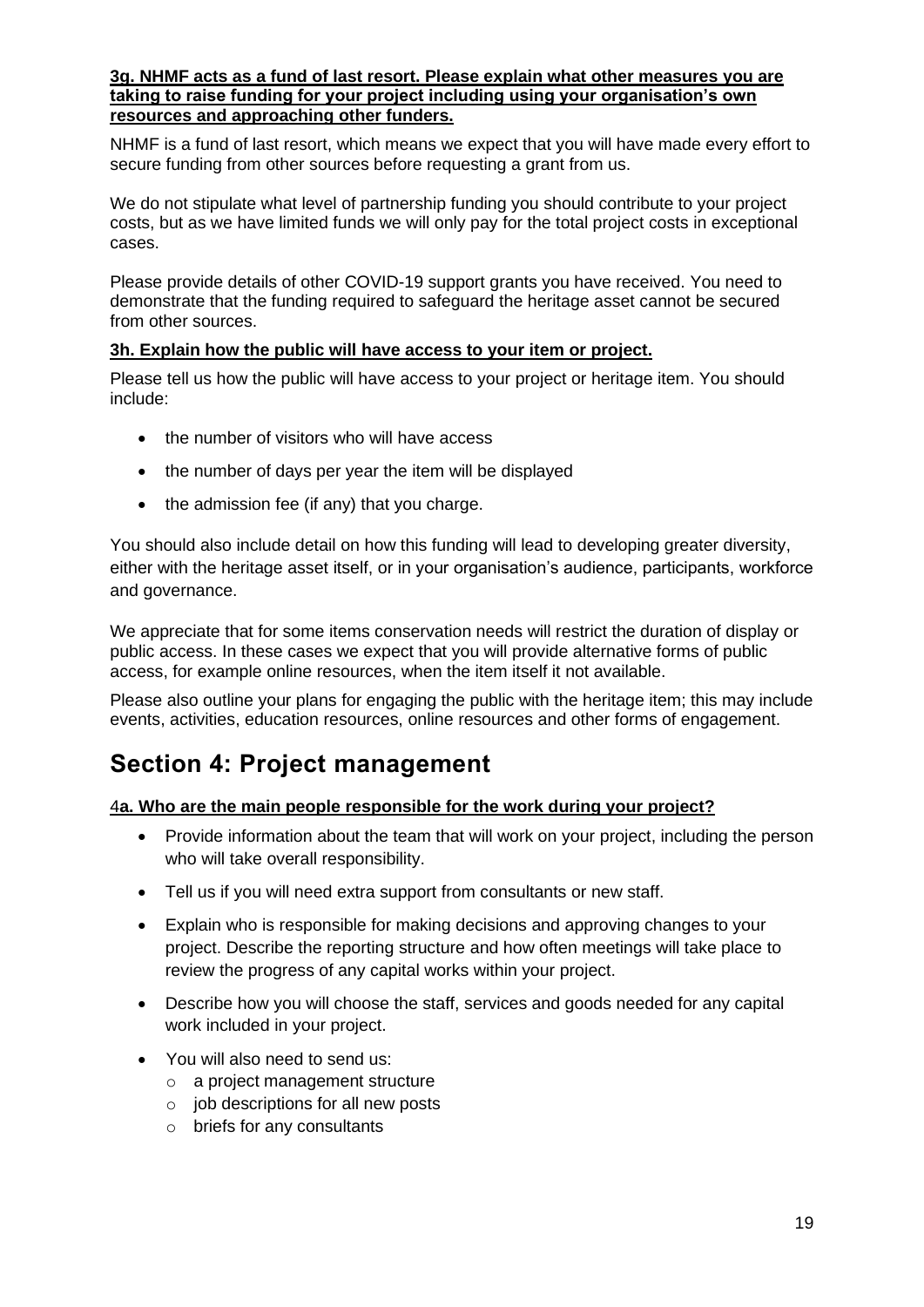#### **4b. If you are applying for funding towards a capital project please tell us about the risks to your project and how they will be managed. If not please go to Section six Project costs.**

Use the table to tell us what the risks are for your capital works project. Please remember to consider the impact of COVID-19 and any public health restrictions that might be in place. How these could affect the delivery of your project and what you will do to mitigate these risks?

Here we want to see that you have started to plan for the possible problems that you may face during your project. These risks could be:

- technical for example, encountering difficulties in delivery of a phase of capital work
- financial for example, a reduced contribution from another funding source
- organisational for example, a shortage of people with the skills you need or staff needed to work on other projects
- economic for example, an unexpected rise in the market value of the items you need to buy for your capital project
- social for example, negative responses to consultation or a lack of interest from your target audience
- management for example, a significant change in the project team
- legal for example, changes in law that make the project impractical
- environmental for example, difficulties in finding sources of timber from wellmanaged forests

### **4c. When do you expect your project to start and finish?**

Fill in the boxes.

### **4d. Are there any fixed deadlines or key milestones that will restrict your project's timetable?**

Fill in as appropriate.

# <span id="page-19-0"></span>**Section 5: After the project ends**

### **5a. How will you meet any additional running costs after your NHMF funding ends?**

- Provide information about how you will maintain your project following completion, in line with any consultation or research you have carried out.
- Tell us if and how your organisation will change during the project, and how this will enable you to sustain the benefits of our investment.
- If your project involves digital outputs, refer to your management and maintenance plan where relevant.
- Consider the resources that you will need to maintain the heritage asset following completion.

### **5b. Tell us about the main risks facing the project after it has been completed and how they will be managed.**

You may find it useful to refer to the help notes for question 4b.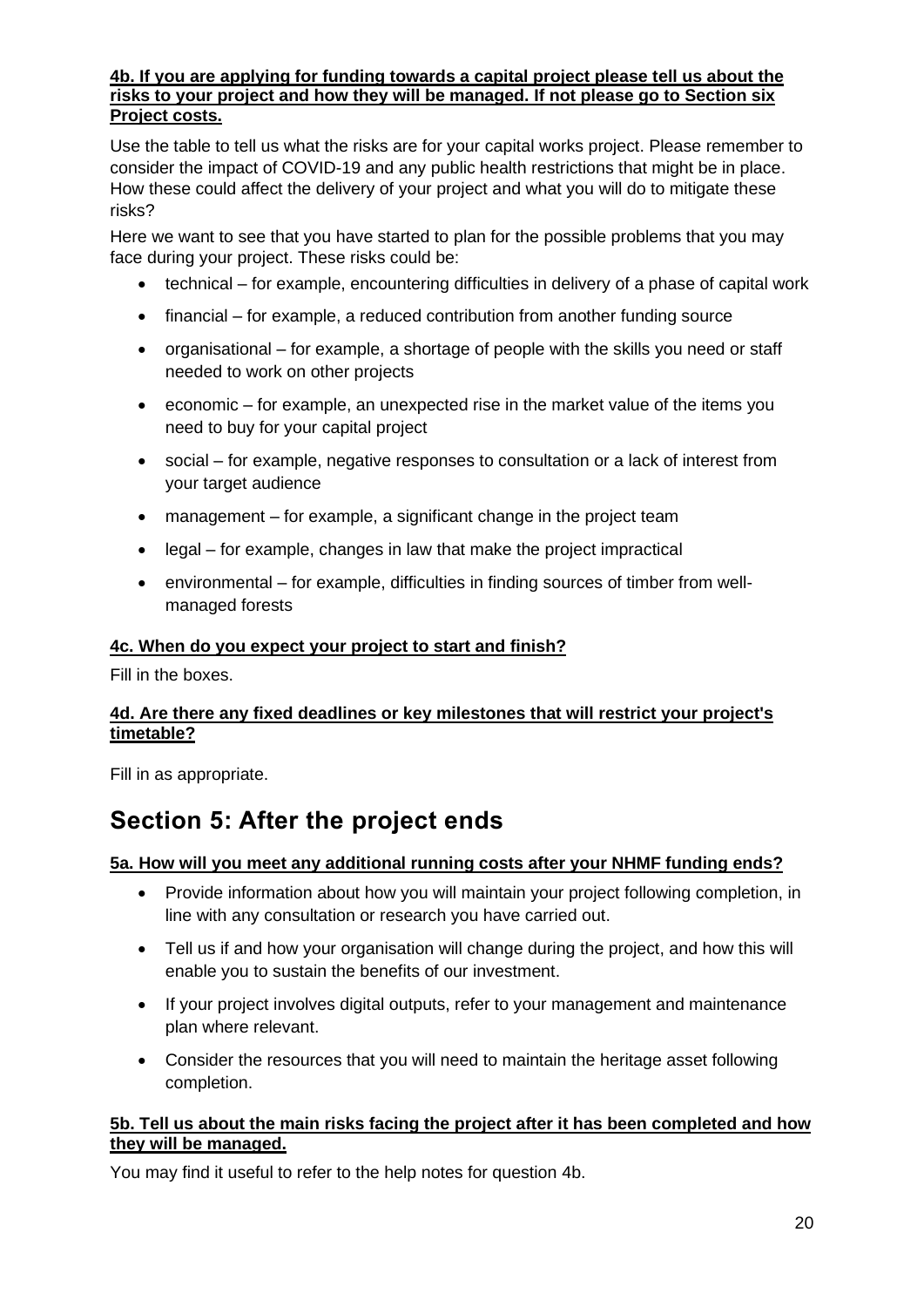### **5c. How will you evaluate the success of your project?**

Tell us your proposed approach and how you will share the evaluation and lessons learnt with similar organisations.

# <span id="page-20-0"></span>**Section 6: Project costs**

Provide a summary of your project costs, using a single line per cost heading. If your project includes capital works, you will also need to provide a separate spreadsheet showing how these summary costs are broken down.

Please read about **[buying goods, works or services](#page-10-0)** in **[Part 3: Receiving a grant.](#page-9-0)**

### **Columns**

#### **Cost headings**

The costs in this column are summary headings that we ask you to follow.

#### **Description**

Please add a general description.

#### **Cost**

Please insert the relevant costs – without VAT and contingency (money to be used only for unexpected extra costs).

#### **VAT (Value Added Tax)**

- Make sure that you only include VAT in this column and not in the costs presented in the third column.
- You may not pay VAT on certain types of work or may only pay it at a lower rate. You should approach HM Revenue & Customs (www.hmrc.gov.uk) to check how much VAT you will need to pay.
- We cannot authorise the transfer of any part of the project costs to or from VAT. This means that if you underestimate VAT, you will have to pay the extra costs, and if your VAT status changes so you can reclaim more than you expected, you will need to return this to us.
- You should make sure that all quotes you get clearly show whether VAT is included or not.

#### **6a. Project costs**

This includes any capital work to heritage assets, such as acquisition, as well as interpretation, and producing digital outputs.

#### **Purchase price of items or property**

The total amount you will spend on the purchase of heritage items as part of your project.

#### **Repair and conservation work**

Any repair and conservation work included as capital work within your project.

#### **Fees**

This should include all fees you incur which are directly related to your project, such as; agents fees, the buyer's premium for sales at auction, conservation reports.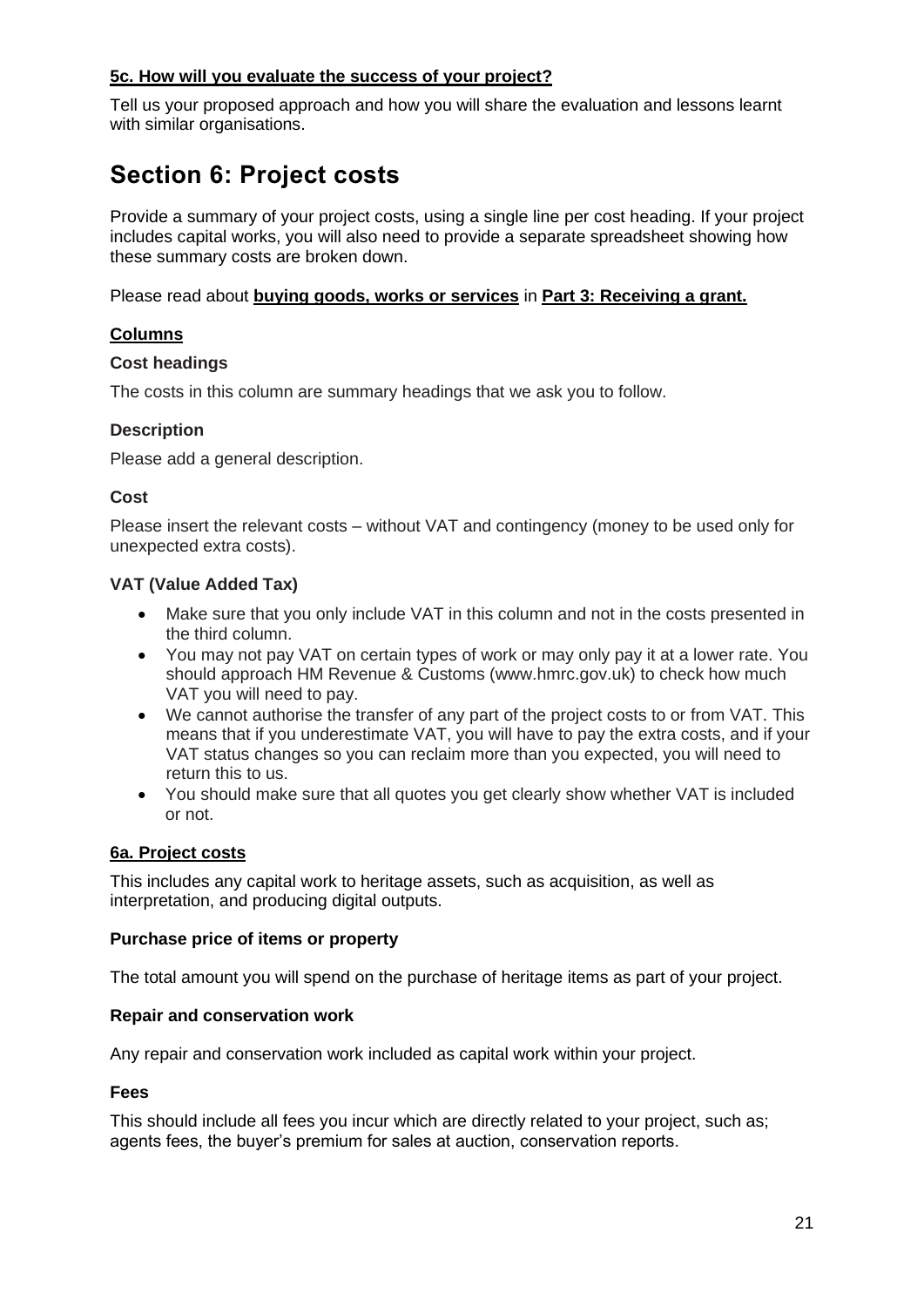Fees incurred by your organisation as the buyer are eligible costs; fees incurred by the seller (e.g. legal and agents fees) are ineligible costs.

### **Other**

Please list any other items that you consider to be capital costs, such as; un-reclaimable VAT, travel costs and transport.

#### **Professional fees relating to any of the above**

This includes any person appointed for a fixed fee to help with planning and delivering capital work in your project.

#### **6b. Partnership funding**

Please list all sources of partnership funding and indicate whether these are secured or not yet secured. You do not have to have all the contributions in place when you apply to us. However you must have them in place by the time you are ready to apply for permission to start. We will assess whether your partnership funding expectations are realistic.

#### **6c. If cash contributions from other sources are not yet secured, how do you expect to secure these and by when?**

You do not have to have all the contributions in place when you apply to us. However you must have them by the time you are ready to apply for permission to start your project.

# <span id="page-21-0"></span>**Section 7: Additional information and declaration**

This part of the form aims to collect the information we need to report on the range of organisations we fund. We will not use this information to assess your application.

When you submit your online form, you are confirming that you have read, understood and agree with the statements set out in the Declaration.

## <span id="page-21-1"></span>**Section 8: Supporting documents**

Please provide all of the documents listed, unless they are not applicable to your project. We would expect you to submit these electronically but can accept hard copy in exceptional circumstances. If you need to do this please contact the NHMF team who will be able to advise you on next steps.

### **For all projects:**

1. **A copy of your constitution, for example a trust deed, memorandum and articles of association or set of rules – dated and signed as adopted by your organisation.**

If you have sent a copy of your constitution with a previous grant application (since April 2008) and no changes have been made to it, you do not need to send it again. Tell us the reference number of the previous application.

2. **Audited accounts or otherwise signed accounts for the last three complete financial years.**

This does not apply to public sector organisations.